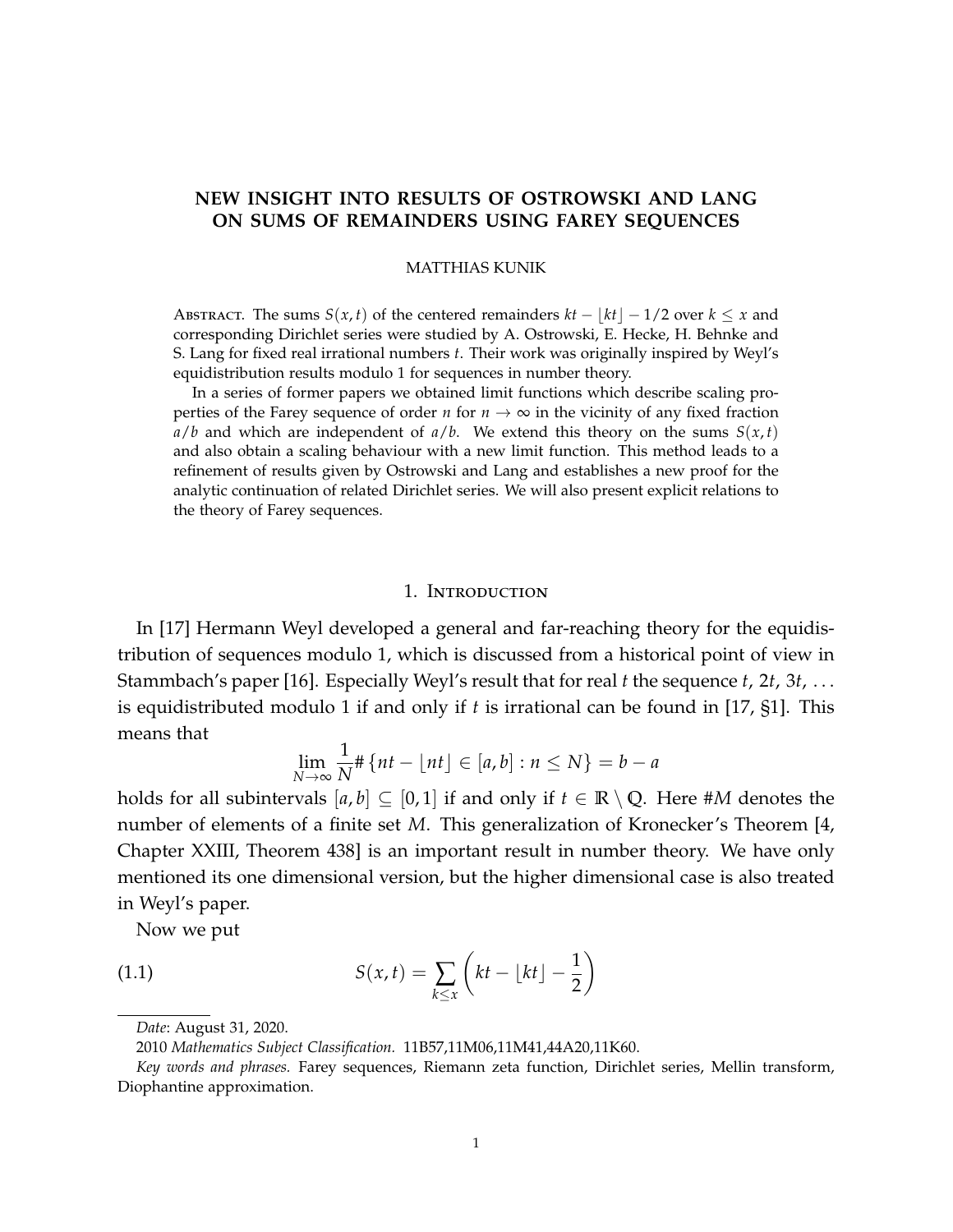for  $x \geq 0$  and  $t \in \mathbb{R}$ . If the sequence  $(nt)_{n \in \mathbb{N}}$  is "well distributed" modulo 1 for irrational *t*, then  $|S(x,t)|/x$  should be "small" for *x* large enough.

In [\[14,](#page-21-1) Equation (2), p. 80] Ostrowski used the continued fraction expansion  $t =$  $\langle \lambda_0, \lambda_1, \lambda_2, \ldots \rangle$  for irrational *t* and presented a very efficient calculation of *S*(*n*, *t*) with *n*  $\in$  **N**<sub>0</sub>. He namely obtained a simple iterative procedure using at most  $\mathcal{O}(\log n)$  steps for  $n \to \infty$ , uniformly in  $t \in \mathbb{R}$ . We have summarized his result in Theorem [2.5](#page-9-0) of the paper on hand. From this theorem he derived an estimate for  $S(n, t)$  in the case of irrational  $t \in \mathbb{R}$  which depends on the choice of  $t$ . Especially if  $(\lambda_k)_{k \in \mathbb{N}_0}$  is a bounded sequence, then we say that *t* has *bounded partial quotients*, and have in this case from Ostrowski's paper

<span id="page-1-0"></span>
$$
(1.2) \quad |S(n,t)| \leq C(t) \log n, \quad n \geq 2,
$$

with a constant  $C(t) > 0$  depending on *t*. Ostrowski also showed that this gives the best possible result, answering an open question posed by Hardy and Littlewood.

In [\[11\]](#page-21-2) and [\[12,](#page-21-3) III,  $\Im$ 1] Lang obtained for every fixed  $\varepsilon > 0$  that

(1.3) 
$$
|S(n,t)| \leq (\log n)^{2+\varepsilon} \quad \text{for } n \geq n_0(t,\varepsilon)
$$

for almost all  $t \in \mathbb{R}$  with a constant  $n_0(t,\varepsilon) \in \mathbb{N}$ . Let  $\alpha$  be an irrational real number and  $g \geq 1$  be an increasing function, defined for sufficiently large positive numbers. Due to Lang [\[12,](#page-21-3) II,§1] the number  $\alpha$  is of type  $\leq \alpha$  if for all sufficiently large numbers *B*, there exists a solution in relatively prime integers *q*, *p* of the inequalities

<span id="page-1-1"></span>
$$
|qa - p| < 1/q, \quad B/g(B) \le q < B.
$$

After Corollary 2 in [\[12,](#page-21-3) II,§3], where Lang studied the quantitative connection between Weyl's equidistribution modulo 1 for the sequence *t*, 2*t*, 3*t*, . . . and the type of the irrational number *t*, he mentioned the work of Ostrowski [\[14\]](#page-21-1) and Behnke [\[1\]](#page-21-4) and wrote: "Instead of working with the type as we have defined it, however, these lastmentioned authors worked with a less efficient way of determining the approximation behaviour of *α* with respect to *p*/*q*, whence followed weaker results and more complicated proofs."

Though Lang's theory gives Ostrowski's estimate [\(1.2\)](#page-1-0) for all real irrational numbers *t* with bounded partial quotients, see [\[12,](#page-21-3) II, §2, Theorem 6 and III,§1, Theorem 1], as well as estimate [\(1.3\)](#page-1-1) for almost all  $t \in \mathbb{R}$ , Lang did not use Ostrowski's efficient formula for the calculation of  $S(n, t)$ . We will see in Section [3](#page-14-0) of the paper on hand that Ostrowski's formula can be used as well in order to derive estimate [\(1.3\)](#page-1-1) for almost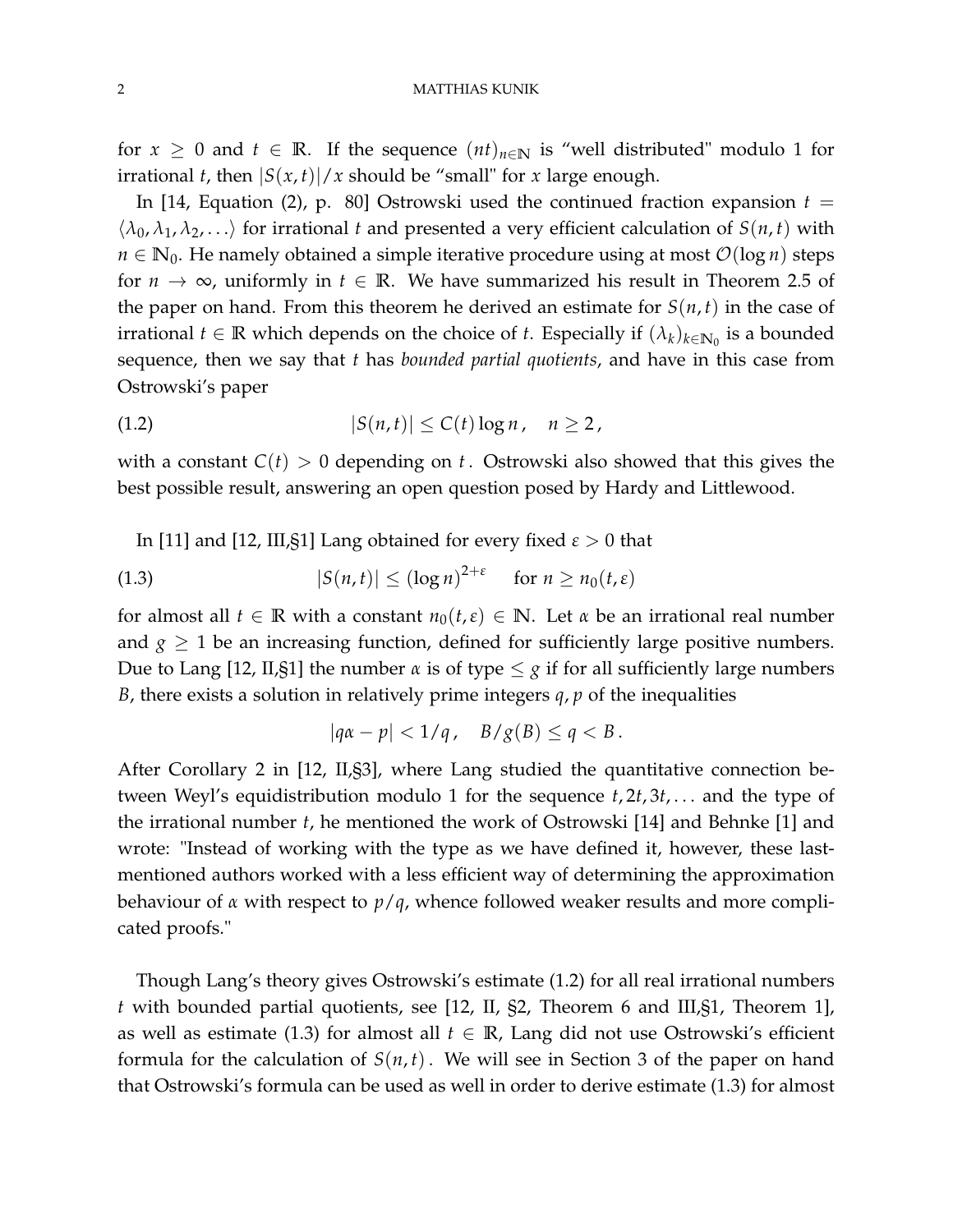all  $t \in \mathbb{R}$ , without working with the type defined in [\[12,](#page-21-3) II, §1]. For this purpose we will present the general and useful Theorem [2.6,](#page-11-0) which will be derived in Section [2](#page-4-0) from the elementary theory of continued fractions. Our resulting new Theorems [3.5,](#page-16-0) [3.3](#page-15-0) now have the advantage to provide an explicit form for those sets of *t*-values which satisfy crucial estimates of  $S(n, t)$ .

If  $\Theta : [1, \infty) \to [1, \infty)$  is any monotonically increasing function with  $\lim_{n \to \infty} \Theta(n) = \infty$ , then Theorem [3.3](#page-15-0) gives the inequality  $|S(n,t)| \leq 2 \log^2(n) \Theta(n)$  uniformly for all  $n \geq 3$ and all  $t \in \mathcal{M}_n$  for a sequence of sets  $\mathcal{M}_n \subseteq [0,1]$  with  $\lim\limits_{n\to\infty}|\mathcal{M}_n| = 1$ . Here  $|\mathcal{M}_n|$ denotes the Lebesgue-measure of  $\mathcal{M}_n$ . On the other hand Theorem [2.3](#page-8-0) states that

$$
\left(\int_{0}^{1} S(n,t)^{2} dt\right)^{1/2} = \mathcal{O}(\sqrt{n}) \text{ for } n \to \infty
$$

gives the true order of magnitude for the  $L_2(0, 1)$ -norm of  $S(n, \cdot)$ . If  $\Theta$  increases slowly then the values of  $S(n, t)$  with *t* in the unit-interval [0, 1] which give the major contribution to the  $L_2(0, 1)$ -norm have their pre-images only in the small complements  $[0, 1] \setminus \mathcal{M}_n$ . We see that  $n_0(t, \varepsilon)$  in estimate [\(1.3\)](#page-1-1) depends substantially on the choice of *t*. Moreover, a new representation formula for  $B_n(t) = S(n,t)/n$  given in Section [2,](#page-4-0) Theorem [2.2](#page-0-0) will also give an alternative proof of Ostrowski's estimate [\(1.2\)](#page-1-0) if *t* has bounded partial quotients. In this way we summarize and refine the corresponding results given by Ostrowski and Lang, respectively.

For  $n \in \mathbb{N}$  and  $N = \sum_{n=1}^{\infty}$ ∑ *k*=1  $\varphi(k)$  with Euler's totient function  $\varphi$  the Farey sequence  $\mathcal{F}_n$ of order *n* consists of all reduced and ordered fractions

$$
\frac{0}{1} = \frac{a_{0,n}}{b_{0,n}} < \frac{a_{1,n}}{b_{1,n}} < \frac{a_{2,n}}{b_{2,n}} < \ldots < \frac{a_{N,n}}{b_{N,n}} = \frac{1}{1}
$$

with  $1 \le b_{\alpha,n} \le n$  for  $\alpha = 0,1,\ldots,N$ . By  $\mathcal{F}_n^{ext}$  we denote the extension of  $\mathcal{F}_n$  consisting of all reduced and ordered fractions  $\frac{a}{b}$  with  $a \in \mathbb{Z}$  and  $b \in \mathbb{N}$ ,  $b \leq n$ .

In the former paper [\[9\]](#page-21-5) we have studied 1-periodic functions  $\Phi_n : \mathbb{R} \to \mathbb{R}$  which are related to the Farey sequence  $\mathcal{F}_n$ , based on the theory developed in [\[6,](#page-21-6) [7,](#page-21-7) [8\]](#page-21-8) for related functions. For  $k \in \mathbb{N}$  and  $x > 0$  we use the Möbius function  $\mu$  and define the 1-periodic functions  $q_k$ ,  $\Phi_x : \mathbb{R} \to \mathbb{R}$  given by

<span id="page-2-0"></span>(1.4)  

$$
q_k(t) = -\sum_{d|k} \mu(d) \beta\left(\frac{kt}{d}\right) \text{ with } \beta(t) = t - \lfloor t \rfloor - \frac{1}{2},
$$

$$
\Phi_x(t) = \frac{1}{x} \sum_{k \le x} q_k(t) = -\frac{1}{x} \sum_{j \le x} \sum_{k \le x/j} \mu(k) \beta(jt).
$$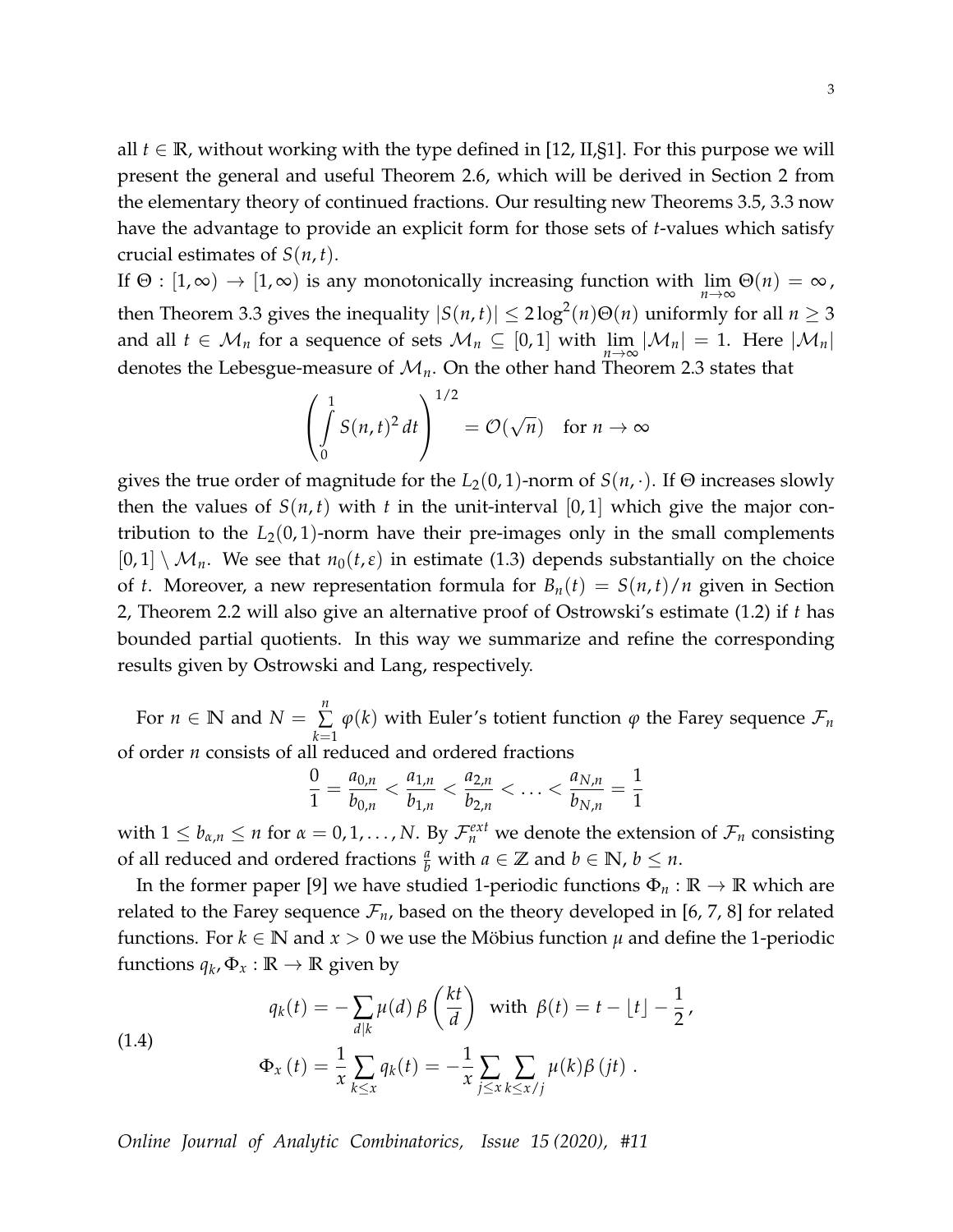#### 4 MATTHIAS KUNIK

The functions  $\Phi_x$  determine the number of Farey fractions in prescribed intervals. More precisely, *t* ∑ *k*≤*n*  $\varphi(k) + n\Phi_n(t) + \frac{1}{2}$  gives the number of fractions of  $\mathcal{F}_n^{ext}$  in the interval [0, *t*] for  $t \geq 0$  and  $n \in \mathbb{N}$ . Moreover, there is a connection between the functions  $S(x, t)$ and  $\Phi_x(t)$  via the Mellin-transform and the Riemann-zeta function, namely the relation

$$
\int_{1}^{\infty} \frac{S(x,t)}{x^{s+1}} dx = -\zeta(s) \int_{1}^{\infty} \frac{\Phi_x(t)}{x^s} dx,
$$

valid for  $\Re(s) > 1$  and any fixed  $t \in \mathbb{R}$ . We will use it in a modified form in Theorem [3.7.](#page-18-0)

In contrast to Ostrowski's approach using elementary evaluations of *S*(*n*, *t*) for real values of *t*, Hecke [\[5\]](#page-21-9) considered the case of special quadratic irrational numbers *t*, studied the analytical properties of the corresponding Dirichlet series

<span id="page-3-0"></span>(1.5) 
$$
\sum_{m=1}^{\infty} \frac{mt - \lfloor mt \rfloor - \frac{1}{2}}{m^s} = s \int_{1}^{\infty} \frac{S(x, t)}{x^{s+1}} dx
$$

and obtained its meromorphic continuation to the whole complex plane, including the location of poles. Hecke could use his analytical method to derive estimates for *S*(*n*, *t*), but he did not obtain Ostrowski's optimal result [\(1.2\)](#page-1-0) for real irrationalities *t* with bounded partial quotients.

For positive irrational numbers *t* Sourmelidis [\[15\]](#page-22-2) studied analytical relations between the Dirichlet series in [\(1.5\)](#page-3-0) and the so called Beatty zeta-functions and Sturmian Dirichlet series.

For  $x > 0$  we set

$$
r_x = \frac{1}{x} \sum_{k \leq x} \varphi(k), \quad s_x = \sum_{k \leq x} \frac{\varphi(k)}{k},
$$

and define the *continuous* and odd function  $h : \mathbb{R} \to \mathbb{R}$  by

$$
h(x) = \begin{cases} 0 & \text{for } x = 0, \\ 3x/\pi^2 + r_x - s_x & \text{for } x > 0, \\ -h(-x) & \text{for } x < 0. \end{cases}
$$

Then we obtained in [\[9,](#page-21-5) Theorem 2.2] for any fixed reduced fraction  $a/b$  with  $a \in \mathbb{Z}$ and *b*  $\in$  **N** and any *x*<sup>\*</sup> > 0 that for *n*  $\rightarrow \infty$ 

$$
\tilde{h}_{a,b}(n,x) = -b \Phi_n \left(\frac{a}{b} + \frac{x}{bn}\right)
$$

converges uniformly to  $h(x)$  for  $-x_* \le x \le x_*$ . For this reason we have called *h* a limit function. It follows from [\[13,](#page-21-10) Theorem 1] with an absolute constant  $c > 0$  for  $x \ge 2$  that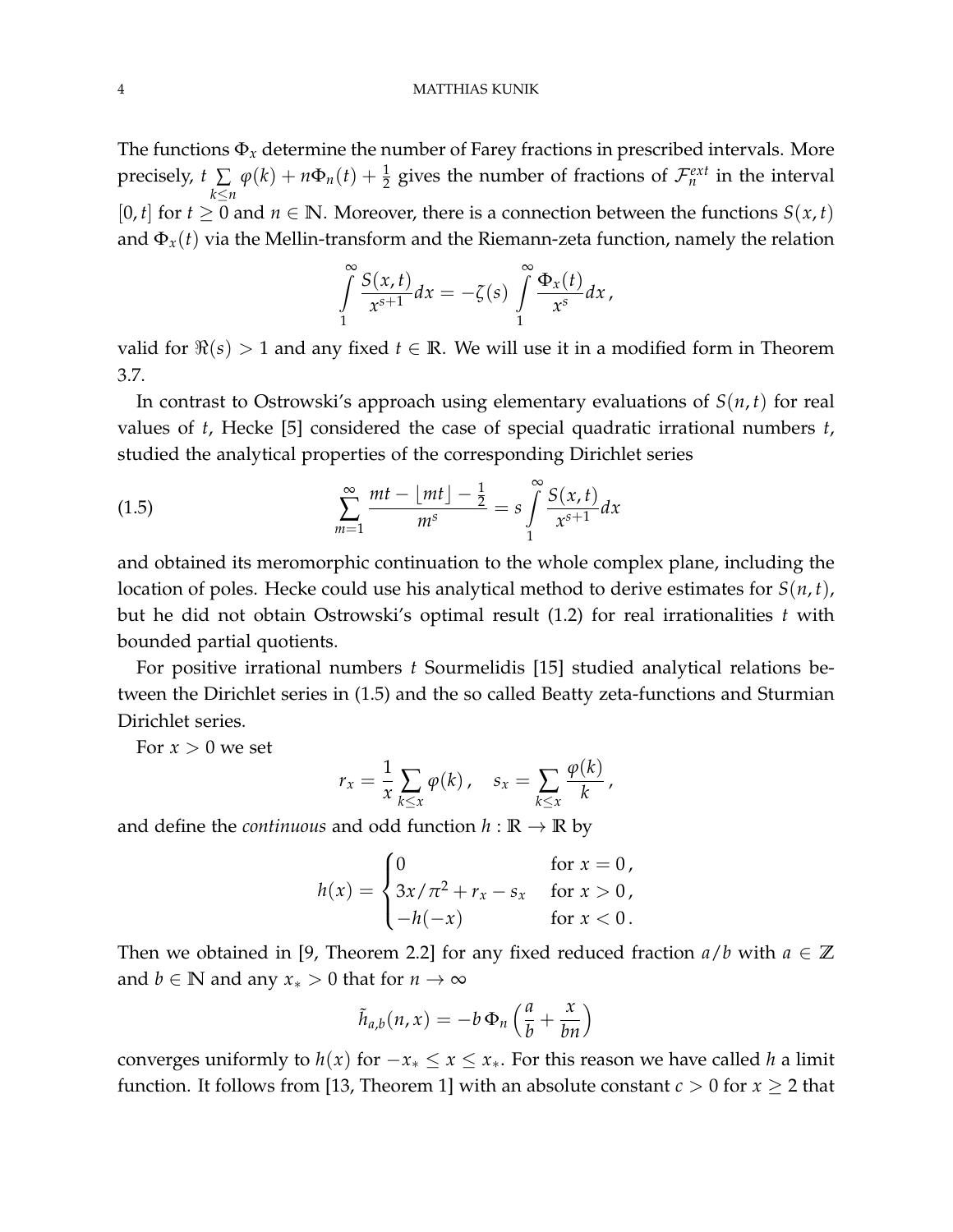$h(x) = \mathcal{O}\left(e^{-c}\right)$ √  $\overline{\log x}$ ) . Plots of this limit function are presented in Section [4,](#page-19-0) Figures [1,](#page-19-1)[2,](#page-19-2)[3.](#page-20-0)

In Section [2](#page-4-0) we introduce another limit function  $\tilde{\eta}$  :  $\mathbb{R} \to \mathbb{R}$  defined by  $\tilde{\eta}(0) = -\frac{1}{2}$ and

$$
\tilde{\eta}(x) = \frac{(x - \lfloor x \rfloor)(x - \lfloor x \rfloor - 1)}{2x} \quad \text{for } x \in \mathbb{R} \setminus \{0\},
$$

and obtain from Theorem [3.2](#page-15-1) for  $B_n(t) = S(n, t)/n$  analogous to [\[9,](#page-21-5) Theorem 2.2] the new result that for  $n \to \infty$ 

$$
\tilde{\eta}_{a,b}(n,x) = b B_n \left( \frac{a}{b} + \frac{x}{bn} \right)
$$

converges uniformly to  $\tilde{\eta}(x)$  for  $-x_* \le x \le x_*$ . A plot of  $\tilde{\eta}(x)$  for  $-8 \le x \le 8$  is given in Section [4,](#page-19-0) Figure [4.](#page-20-1) Now Theorem [2.2\(](#page-0-0)b) follows from part (a) and leads to the formula [\(2.18\)](#page-11-1), which bears a strong resemblance to that in Ostrowski's Theorem [2.5](#page-9-0) and gives an alternative proof for Ostrowski's estimate [\(1.2\)](#page-1-0) if *t* has bounded partial quotients. Hence it would be interesting to know whether there is a deeper reason for this analogy.

### <span id="page-4-1"></span>2. Sums with sawtooth functions

<span id="page-4-0"></span>With the sawtooth function  $\beta(t) = t - \lfloor t \rfloor - \frac{1}{2}$  we define for  $x > 0$  the 1-periodic functions  $B_x : \mathbb{R} \to \mathbb{R}$  by

(2.1) 
$$
B_x(t) = \frac{1}{x} \sum_{k \leq x} \beta(kt).
$$

Next we will state [\[8,](#page-21-8) Theorem 2.2] which, amongst other things, connects the study of the functions  $B_x$  with the theory of Farey fractions.

<span id="page-4-2"></span>**Theorem 2.1.** [\[8,](#page-21-8) Theorem 2.2] *Assume that*  $\frac{a}{b} < \frac{a^*}{b^*}$ *b* <sup>∗</sup> *are consecutive reduced fractions in the*  $e$ xtended Farey sequence  $\mathcal{F}_{b}^{ext}$  of order  $b\leq n$  with  $b$ ,  $b^*$ ,  $n\in\mathbb{N}$ . For  $q\geq 0$  we define

(2.2) 
$$
\xi_{+}(q) = \frac{a^{*} + aq}{b^{*} + bq}, \qquad x_{+}(q) = \frac{n}{b^{*} + bq},
$$

*and see that its inverse functions*

<span id="page-4-3"></span>
$$
\xi_+^{-1}(\xi) = \frac{a^* - b^*\xi}{b\xi - a}, \qquad x_+^{-1}(x) = \frac{n/x - b^*}{b}
$$

*are defined for a* /  $b < \xi \leq a^*/b^*$  *and*  $0 < x \leq n/b^*$ , respectively.

*(a) We assume that*

$$
\frac{a}{b} < \frac{A}{B} \le \frac{a^*}{b^*}
$$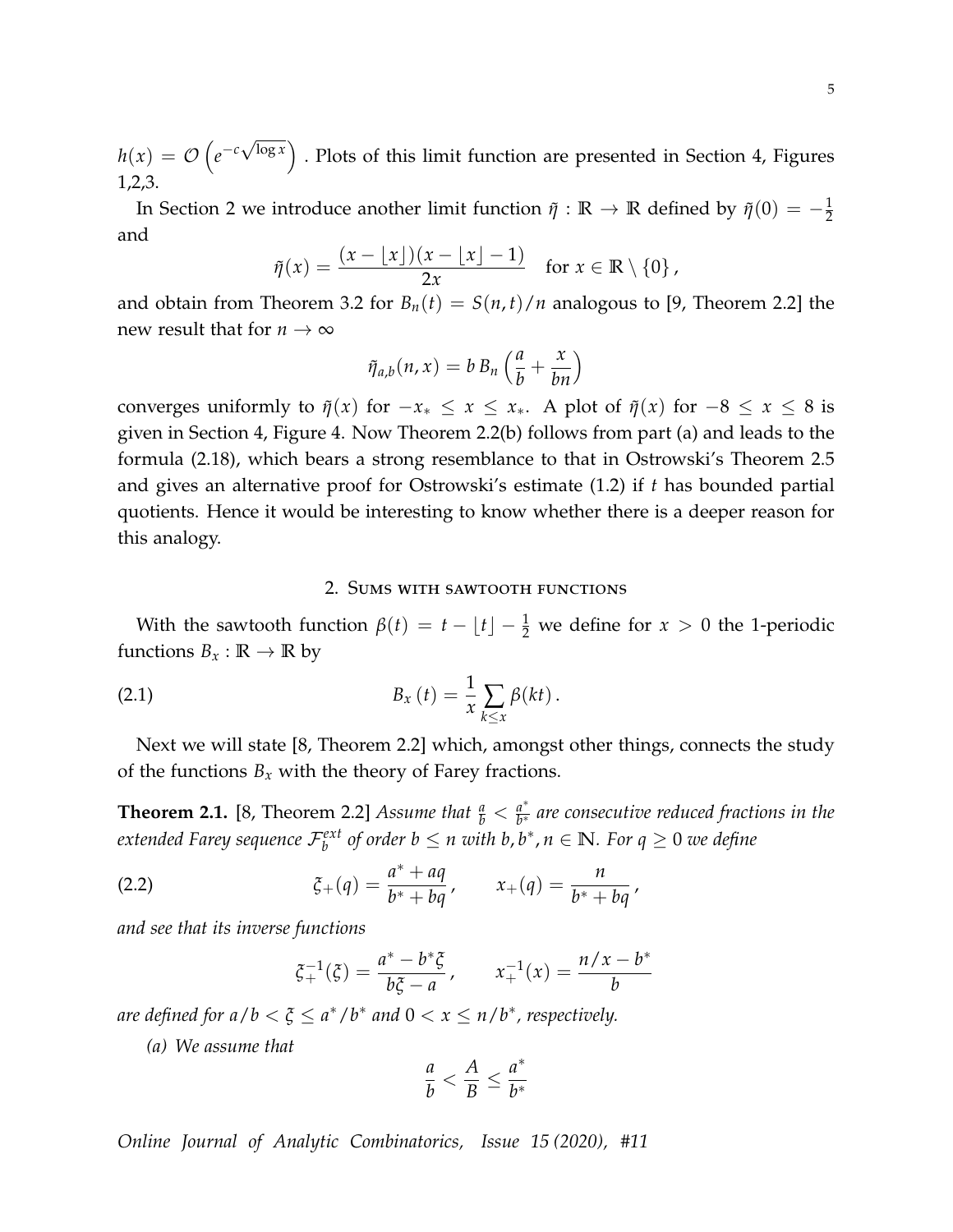*with the reduced fraction*  $\xi = \frac{A}{B} \in \mathcal{F}_n^{ext}$ *,*  $A \in \mathbb{Z}$ *,*  $B \in \mathbb{N}$ *<i>, and put* 

$$
q = \frac{Ba^* - Ab^*}{Ab - Ba}, \qquad \alpha = \lfloor x_+(q) \rfloor.
$$

*Then*  $\alpha$ ,  $Ab - Ba \in \mathbb{N}$ , and q is reduced with  $q = \xi_{+}^{-1}(\xi) \in \mathcal{F}_{\alpha}^{ext}$ . *(b)* Let  $0 \leq q = \frac{a'}{b'}$ *a'* be reduced, assume that  $\alpha = \lfloor x_+(q) \rfloor \geq 1$  and that  $q \in \mathcal{F}_\alpha^{ext}$ . We put

$$
\xi = \frac{a^*b' + aa'}{b^*b' + ba'}.
$$

*Then*  $\xi$  *is a reduced fraction of*  $\mathcal{F}_n^{ext}$  *in the interval*  $(a/b, a^*/b^*]$  *satisfying*  $\xi = \xi_+(q)$ .

.

The function  $\beta(t)$  has jumps of height  $-1$  exactly at integer numbers  $t \in \mathbb{Z}$  but is continuous elsewhere. Let  $a/b$  with  $a \in \mathbb{Z}$ ,  $b \in \mathbb{N}$  be any reduced fraction with denominator  $b \leq x$ .

By  $u^{\pm}(t) = \lim_{h \to 0}$  $\lim_{\varepsilon \downarrow 0} u(t \pm \varepsilon)$  we denote the one-handed limits of a real- or complex valued function *u* with respect to the real variable *t*.

<span id="page-5-1"></span>Then the height of the jump of  $B_x$  at  $a/b$  is given by

(2.3) 
$$
B_x^+(a/b) - B_x^-(a/b) = -\frac{1}{x} \left\lfloor \frac{x}{b} \right\rfloor
$$

We introduce the function  $\tilde{\eta} : \mathbb{R} \to \mathbb{R}$  given by  $\tilde{\eta}(0) = -\frac{1}{2}$  and

<span id="page-5-2"></span>(2.4) 
$$
\tilde{\eta}(x) = \frac{(x - \lfloor x \rfloor)(x - \lfloor x \rfloor - 1)}{2x} \text{ for } x \in \mathbb{R} \setminus \{0\}.
$$

The function  $\tilde{\eta}$  is continuous apart from the zero-point with derivative

(2.5) 
$$
\tilde{\eta}'(x) = \frac{1}{2} - \frac{\lfloor x \rfloor (\lfloor x \rfloor + 1)}{2x^2} \quad \text{for } x \in \mathbb{R} \setminus \mathbb{Z}.
$$

In the following theorem we assume that  $\frac{a}{b} < \frac{a^*}{b^*}$  $\frac{a}{b^*}$  are consecutive reduced fractions in the extended Farey sequence  $\mathcal{F}_b^{ext}$  of order  $b \leq n$  with  $b, b^*, n \in \mathbb{N}$ .

**Theorem 2.2.** *(a)*  $For \ 0 < x \leq n/b^*$  *we have* 

<span id="page-5-0"></span>
$$
B_n\left(\frac{a}{b} + \frac{x}{bn}\right) = B_n\left(\frac{a}{b}\right) + \frac{1}{2b} + \frac{\tilde{\eta}(x)}{b} - \frac{x}{n}B_x^-\left(\frac{n/x - b^*}{b}\right) + \frac{x}{2bn} + \frac{1}{n}\sum_{k \le x} \beta\left(\frac{n - kb^*}{b}\right).
$$

*(b)* For  $0 < t \leq 1$  and  $n \in \mathbb{N}$  we have

$$
B_n(t) = \tilde{\eta}(tn) - \frac{\lfloor tn \rfloor}{n} B_{\lfloor tn \rfloor}^{-} \left( \frac{1}{t} - \left\lfloor \frac{1}{t} \right\rfloor \right) + \frac{tn - \lfloor tn \rfloor}{2n}.
$$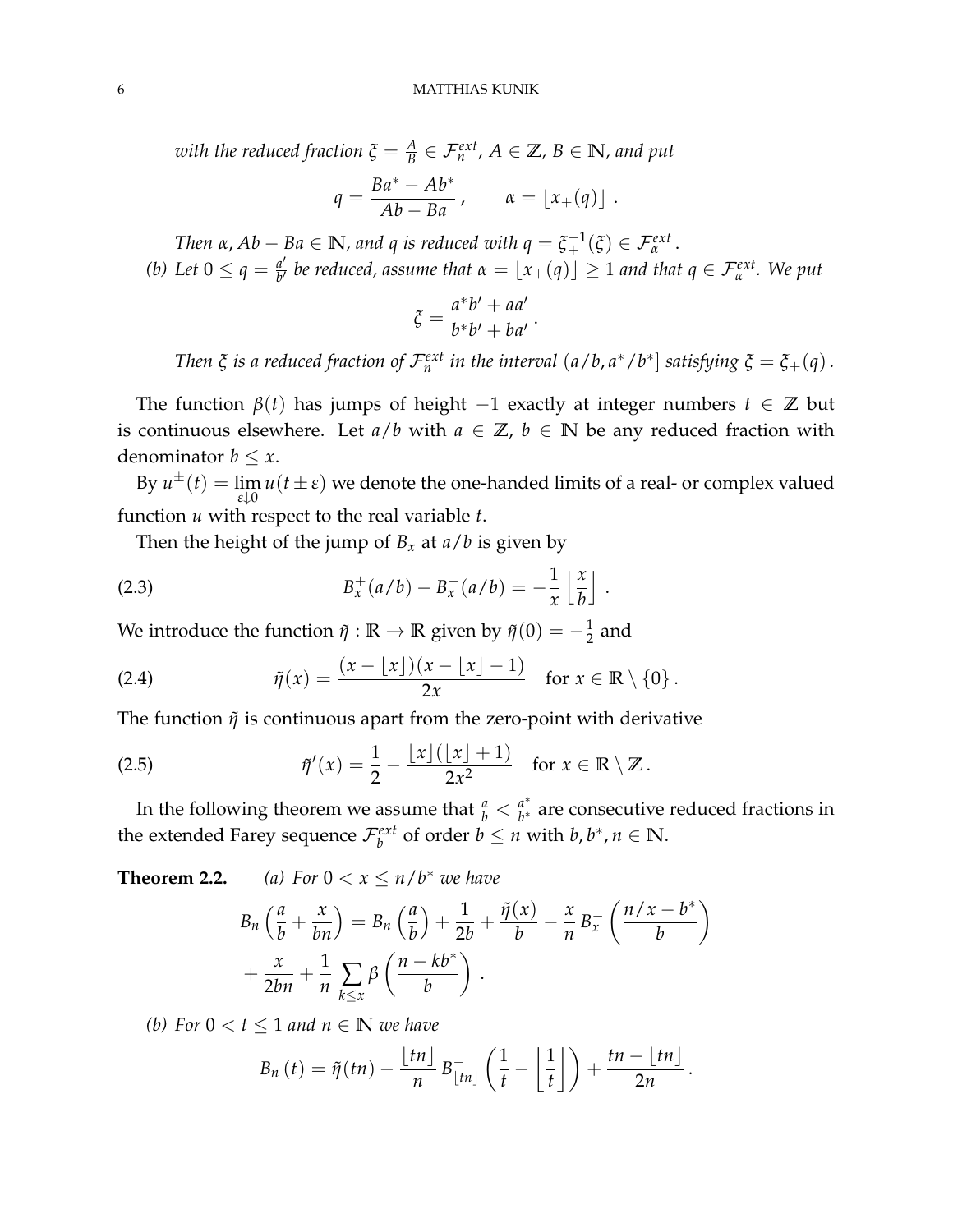*Proof.* Since (b) follows from (a) in the special case  $a = 0$ ,  $a^* = b^* = b = 1$ , it is sufficient to prove (a). We define for  $0 < x \leq n/b^*$ :

<span id="page-6-2"></span>(2.6) 
$$
R_n\left(\frac{a}{b},x\right) = -b\left(B_n\left(\frac{a}{b} + \frac{x}{bn}\right) - B_n\left(\frac{a}{b}\right)\right) + \frac{1}{2} + \tilde{\eta}(x) - \frac{bx}{n}B_x^-\left(\frac{n/x - b^*}{b}\right) + \frac{x}{2n}.
$$

We use [\(2.1\)](#page-4-1), [\(2.5\)](#page-5-0) and obtain, except of the discrete set of jump discontinuities of *Rn*, its derivative

$$
\frac{d}{dx}R_n\left(\frac{a}{b},x\right) = -b \cdot \frac{n+1}{2} \cdot \frac{1}{bn} + \frac{1}{2} - \frac{\lfloor x \rfloor(\lfloor x \rfloor + 1)}{2x^2}
$$
\n
$$
- \frac{b}{n} \frac{d}{dx}\left(xB_x^-\left(\frac{n/x - b^*}{b}\right)\right) + \frac{1}{2n}
$$
\n
$$
= -\frac{\lfloor x \rfloor(\lfloor x \rfloor + 1)}{2x^2} - \frac{b}{n} \frac{d}{dx}\sum_{k \leq \lfloor x \rfloor} \beta^{-}\left(k\frac{n/x - b^*}{b}\right)
$$
\n
$$
= -\frac{\lfloor x \rfloor(\lfloor x \rfloor + 1)}{2x^2} - \frac{b}{n}\sum_{k \leq \lfloor x \rfloor} k \cdot \frac{n}{b} \cdot \left(-\frac{1}{x^2}\right) = 0.
$$

Note that  $B_n = B_n^+$  and  $R_n = R_n^+$ . We deduce from Theorem [2.1](#page-4-2) for any *x* in the interval  $0 < x \le n/b^*$  that  $a/b + x/(bn)$  is a jump discontinuity of  $B_n$  if and only if  $(n/x - b^*)/b$  is a jump discontinuity of  $B_x$ . Let  $x_+(q)$  be defined by the second equation in [\(2.2\)](#page-4-3) and let

$$
q = \frac{a'}{b'} = \frac{n/x_+(q) - b^*}{b}
$$

be any reduced fraction  $a'/b' \in \mathcal{F}^{ext}_{\lfloor x + (q) \rfloor}$  from Theorem [2.1\(](#page-4-2)b). We use [\(2.3\)](#page-5-1) and have

<span id="page-6-0"></span>
$$
(2.7) \qquad \qquad -b(B_n^+ - B_n^-) \left( \frac{a}{b} + \frac{x_+(q)}{nb} \right) = \frac{b}{n} \left[ \frac{n}{b^*b' + ba'} \right] = \frac{b}{n} \left[ \frac{x_+(q)}{b'} \right]
$$

First we consider the case that  $x_+(q)$  is a *non-integer* number. Using again [\(2.3\)](#page-5-1) we obtain

<span id="page-6-1"></span>(2.8) 
$$
\lim_{x \downarrow x + (q)} \left( x B_x^- \left( \frac{n/x - b^*}{b} \right) \right) - \lim_{x \uparrow x + (q)} \left( x B_x^- \left( \frac{n/x - b^*}{b} \right) \right) = x_+(q) \cdot \left( B_{x_+(q)}^- - B_{x_+(q)}^+ \right) \left( \frac{a'}{b'} \right) = \left[ \frac{x_+(q)}{b'} \right],
$$

taking into account that  $(n/x - b^*)/b$  is monotonically decreasing with respect to *x*. For [\(2.7\)](#page-6-0) and [\(2.8\)](#page-6-1) we note that  $a^*b - ab^* = 1$  for the Farey fractions  $a/b < a^*/b^*$  in Theorem [2.1](#page-4-2) and recall that *B<sup>n</sup>* has a jump at

$$
\frac{a}{b} + \frac{x_+(q)}{nb} = \frac{a(b^* + bq) + a^*b - ab^*}{b(b^* + bq)} = \frac{a^*b' + aa'}{b^*b' + ba'} = \xi_+(q)
$$

*Online Journal of Analytic Combinatorics, Issue 15 (2020), #11*

.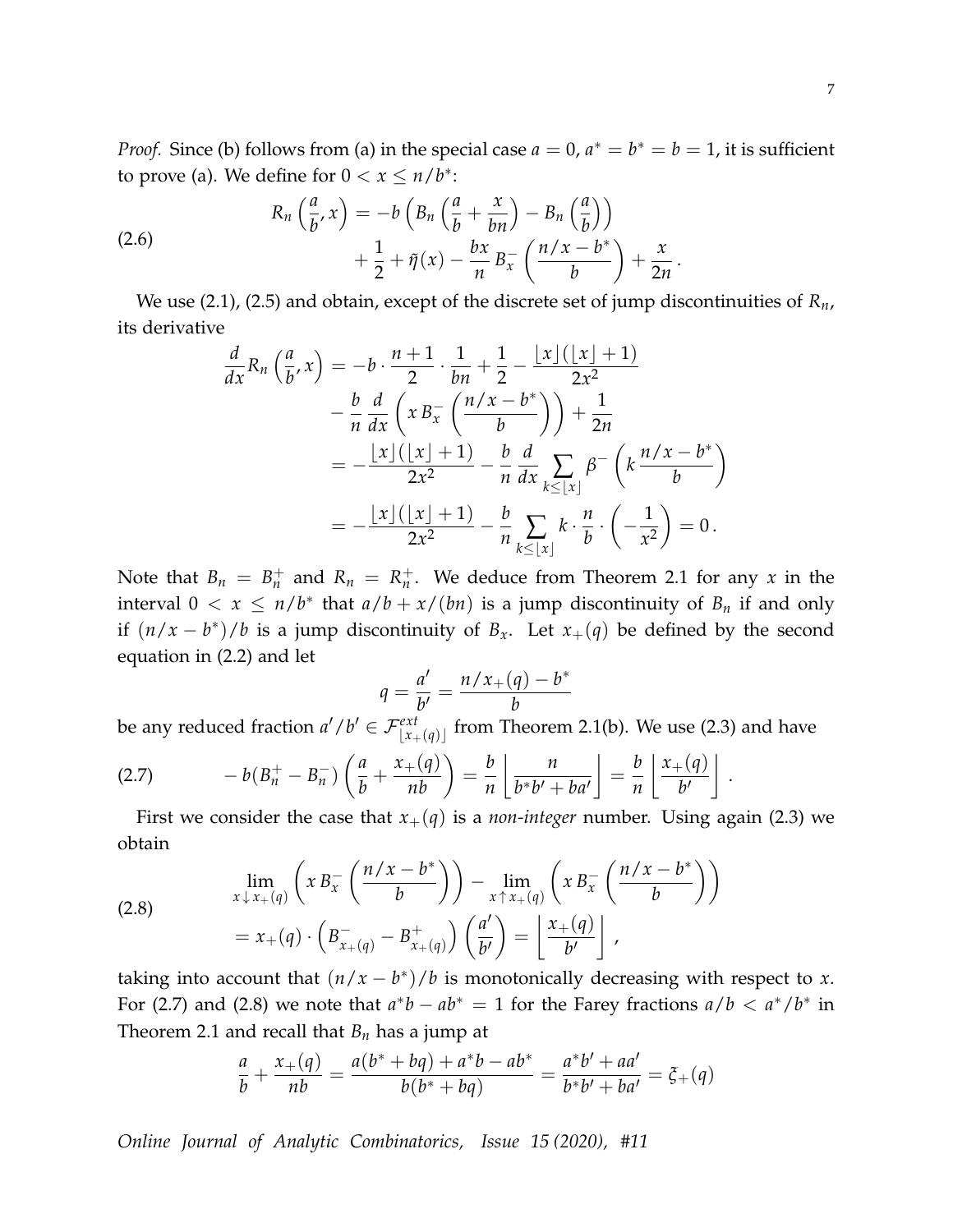if and only if  $B_{x_+(q)}$  has a jump at  $q = a'/b'$ . We obtain from [\(2.6\)](#page-6-2), [\(2.7\)](#page-6-0), [\(2.8\)](#page-6-1) that

$$
(R_n^+ - R_n^-) \left( \frac{a}{b'}, x_+(q) \right) = \frac{b}{n} \left[ \frac{x_+(q)}{b'} \right] - \frac{b}{n} \left[ \frac{x_+(q)}{b'} \right] = 0.
$$

This implies that  $R_n$  is free from jumps at non-integer arguments  $x$ . It remains to calculate the jumps of  $R_n$  at any *integer argument* k with  $0 < k \leq n/b^*$ . Here we also have to take care of the jump in  $B_x = B_k$  with respect to the index  $x = k$ , and conclude

<span id="page-7-0"></span>
$$
\lim_{x \downarrow k} \left( x B_x^- \left( \frac{n/x - b^*}{b} \right) \right) - \lim_{x \uparrow k} \left( x B_x^- \left( \frac{n/x - b^*}{b} \right) \right)
$$
\n
$$
= \lim_{\varepsilon \downarrow 0} \left[ \sum_{j \le k} \beta^- \left( j \cdot \frac{\frac{n}{k + \varepsilon} - b^*}{b} \right) - \sum_{j < k} \beta^- \left( j \cdot \frac{\frac{n}{k - \varepsilon} - b^*}{b} \right) \right]
$$
\n
$$
= \sum_{j \le k} \beta^- \left( j \cdot \frac{n/k - b^*}{b} \right) - \sum_{j \le k} \beta^+ \left( j \cdot \frac{n/k - b^*}{b} \right) + \beta \left( \frac{n - kb^*}{b} \right)
$$
\n
$$
= \beta \left( \frac{n - kb^*}{b} \right) - k \left( B_k^+ - B_k^- \right) \left( \frac{n/k - b^*}{b} \right).
$$

Using [\(2.6\)](#page-6-2), [\(2.9\)](#page-7-0) we obtain

$$
(R_n^+ - R_n^-) \left(\frac{a}{b}, k\right) = -\frac{b}{n} \beta \left(\frac{n - kb^*}{b}\right)
$$

$$
- b \left(B_n^+ - B_n^-\right) \left(\frac{a}{b} + \frac{k}{bn}\right)
$$

$$
+ \frac{b}{n} k \left(B_k^+ - B_k^-\right) \left(\frac{n/k - b^*}{b}\right)
$$

.

Due to [\(2.7\)](#page-6-0) and Theorem [2.1](#page-4-2) the second and third terms on the right-hand side cancel each other.

We conclude that  $R_n$  is a step function with respect to *x* for a given fraction  $a/b$ which has jumps of height

<span id="page-7-1"></span>
$$
R_n^+\left(\frac{a}{b},k\right) - R_n^-\left(\frac{a}{b},k\right) = -\frac{b}{n}\beta\left(\frac{n-kb^*}{b}\right)
$$

only at integer numbers *k* with  $0 < k \leq n/b^*$ . To complete the proof of the theorem we only have to note that lim  $\lim_{\varepsilon \downarrow 0} R_n(a/b, \varepsilon) = 0$ .

Franel [\[3\]](#page-21-11) and Landau [\[10\]](#page-21-12) made use of the identity

(2.10) 
$$
\int_{0}^{1} \beta(mx)\beta(nx)dx = \frac{(m,n)^2}{12mn},
$$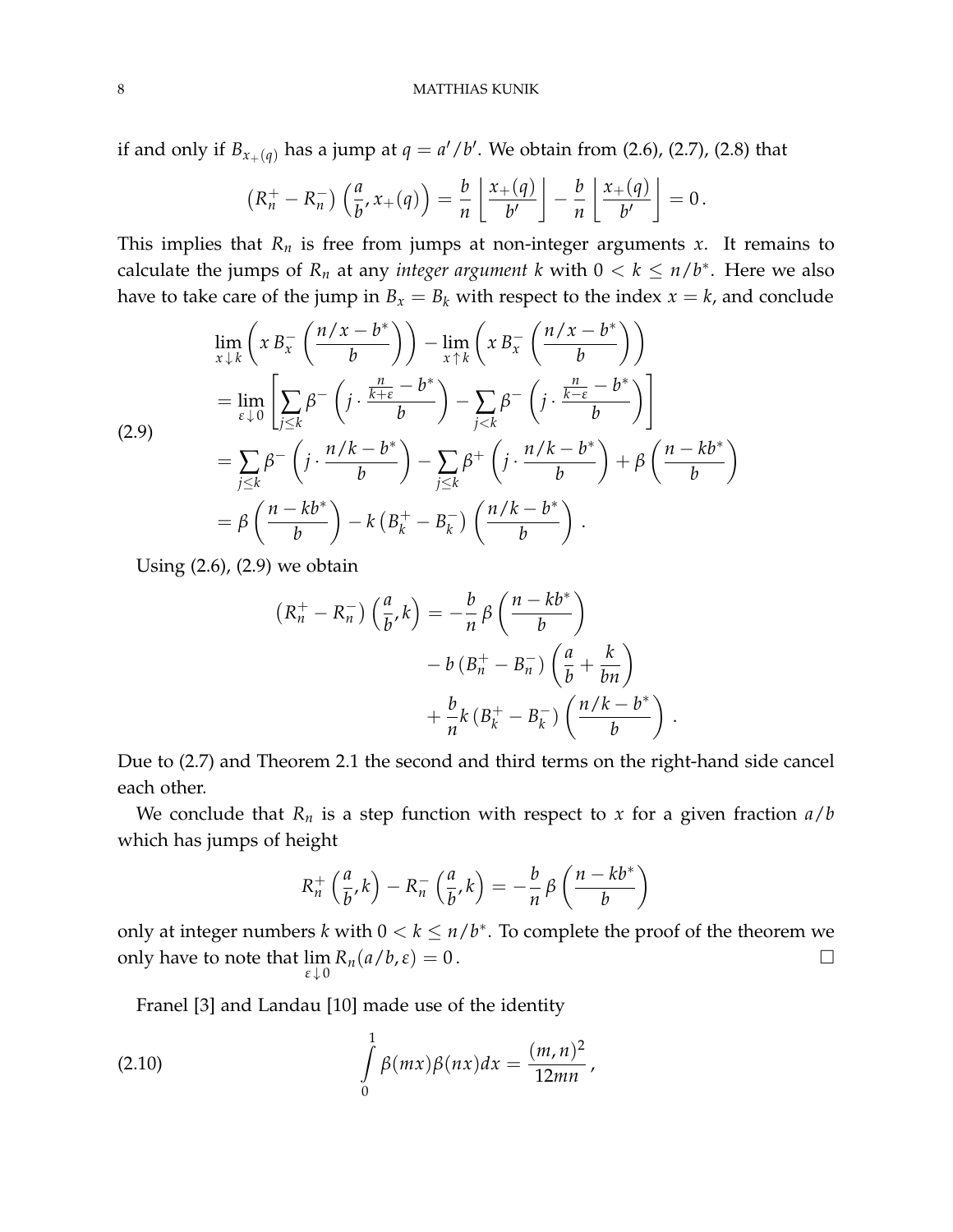which is valid for all  $m, n \in \mathbb{N}$ . A proof of this identity can be found in [\[10,](#page-21-12) page 203] as well as in Edward's textbook [\[2,](#page-21-13) Section 12.2]. We need it for the following

<span id="page-8-0"></span>**Theorem 2.3.** *For*  $x \to \infty$  *we have with the*  $L_2(0, 1)$ *-Norm*  $\|\cdot\|_2$ 

$$
||B_x||_2 = \mathcal{O}\left(\frac{1}{\sqrt{x}}\right).
$$

*On the other hand we have a constant*  $C > 0$  *with* 

$$
||B_x||_2 \geq \frac{C}{\sqrt{x}} \quad \text{for } x \geq 1.
$$

*Proof.* We obtain from [\(2.10\)](#page-7-1)

$$
||B_x||_2^2 = \frac{1}{12x^2} \sum_{m,n \le x} \frac{(m,n)^2}{mn} = \frac{1}{12x^2} \sum_{d \le x} \sum_{\substack{m,n \le x \\ (m,n)=d}} \frac{d^2}{mn}
$$
  
= 
$$
\frac{1}{12x^2} \sum_{d \le x} \sum_{\substack{j,k \le x/d \\ (j,k)=1}} \frac{1}{jk} \le \frac{1}{12x^2} \sum_{d \le x} \sum_{\substack{j,k \le x/d \\ (k,j)=1}} \frac{1}{jk}
$$
  

$$
\le \frac{1}{12x^2} \sum_{d \le x} (\log(x/d) + 2)^2 = \mathcal{O}\left(\frac{1}{x}\right) \text{ for } x \to \infty
$$

with Euler's summation formula, regarding that

$$
\int_{1}^{x} \left(\log(x/t) + 2\right)^2 dt = 10(x - 1) - 6\log(x) - \log(x)^2 = \mathcal{O}(x), \quad x \ge 1.
$$

To complete the proof we note that

$$
||B_x||_2^2 = \frac{1}{12x^2} \sum_{d \le x} \sum_{\substack{j,k \le x/d \\ (j,k)=1}} \frac{1}{jk} \ge \frac{1}{12x^2} \sum_{d \le x} 1 = \frac{|x|}{12x^2}.
$$

The next two theorems employ the elementary theory of continued fractions. We will use them to derive estimates for  $B_n(t)$  with *t* in certain subsets  $\mathcal{M}_n$ ,  $\tilde{\mathcal{M}}_n \subset (0,1)$  and  $\lim_{n\to\infty}|\mathcal{M}_n|=\lim_{n\to\infty}|\tilde{\mathcal{M}}_n|=1.$ 

First we recall some basic facts and notations about continued fractions. For  $\lambda_0 \in \mathbb{R}$ and  $\lambda_1, \lambda_2, \ldots, \lambda_m > 0$  the finite continued fraction  $\langle \lambda_0, \lambda_1, \ldots, \lambda_m \rangle$  is defined recursively by  $\langle \lambda_0 \rangle = \lambda_0$ ,  $\langle \lambda_0, \lambda_1 \rangle = \lambda_0 + 1/\lambda_1$  and

$$
\langle \lambda_0, \lambda_1, \ldots, \lambda_m \rangle = \langle \lambda_0, \ldots, \lambda_{m-2}, \lambda_{m-1} + 1/\lambda_m \rangle, \quad m \ge 2.
$$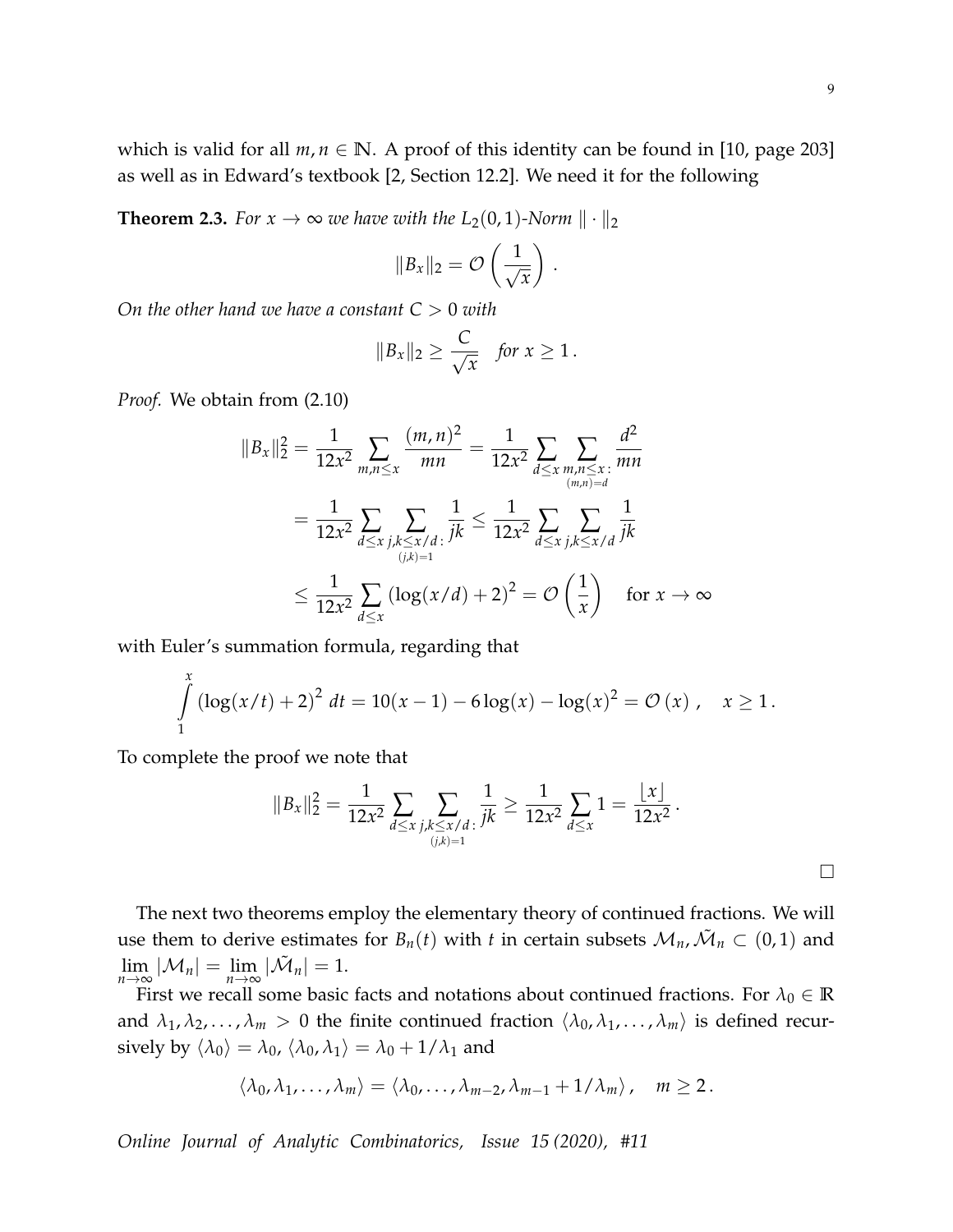Moreover, if  $\lambda_j \geq 1$  is given for all  $j \in \mathbb{N}$ , then the limit

$$
\lim_{m\to\infty}\langle \lambda_0,\lambda_1,\ldots,\lambda_m\rangle=\langle \lambda_0,\lambda_1,\lambda_2\ldots\rangle
$$

exists and defines an infinite continued fraction. Especially for integer numbers  $\lambda_0 \in \mathbb{Z}$ and  $\lambda_1, \lambda_2, \ldots \in \mathbb{N}$  we obtain a unique representation

$$
t = \langle \lambda_0, \lambda_1, \lambda_2 \ldots \rangle
$$

for all  $t \in \mathbb{R} \setminus \mathbb{Q}$  in terms of an infinite continued fraction. For the determination of the coefficients  $\lambda_j$  we need the following

<span id="page-9-3"></span>**Definition 2.4.** For given  $t \in \mathbb{R} \setminus \mathbb{Q}$  we define a sequence of irrational numbers by

$$
\vartheta_0 = t\,, \quad \vartheta_j = \frac{1}{\vartheta_{j-1} - \lfloor \vartheta_{j-1} \rfloor} > 1\,, \quad j \in \mathbb{N}\,.
$$

We may also write  $\vartheta_j = \vartheta_j(t)$  in order to indicate that the quantities  $\vartheta_j$  depend on the fixed number *t*.

<span id="page-9-4"></span>We have

(2.11) 
$$
\lambda_0 = \lfloor t \rfloor, \ \lambda_j = \lfloor \vartheta_j(t) \rfloor \quad \text{and } t = \langle \lambda_0, \ldots, \lambda_{j-1}, \vartheta_j(t) \rangle \quad \text{for all } j \in \mathbb{N}.
$$

The following theorem is due to A. Ostrowski. It allows a very efficient calculation of the values *Bn*(*t*) in terms of the continued fraction expansion of *t*.

<span id="page-9-0"></span>**Theorem 2.5.** *Ostrowski* [\[14,](#page-21-1) Equation (2), p. 80]

*Put*  $S(n, t) = \sum$ *k*≤*n β*(*kt*) = *nBn*(*t*) *for n* ∈ **N**<sup>0</sup> *and t* ∈ **R***. Given are the continued fraction expansion*  $t = \langle \bar{\lambda}_0, \lambda_1, \lambda_2, \ldots \rangle$  *of any fixed*  $t \in \mathbb{R} \setminus \mathbb{Q}$  *and*  $n \in \mathbb{N}$ *. Then there is exactly one*  $i$ ndex  $j_*\in\mathbb{N}$  with  $b_{j_*}\leq n < b_{j_*+1}$ , where  $a_k/b_k=\langle\lambda_0,\ldots,\lambda_{k-1}\rangle$  are reduced fractions  $a_k/b_k$ *and*  $k, b_k \in \mathbb{N}$ *. Put* 

$$
n' = n - b_{j_*} \left\lfloor \frac{n}{b_{j_*}} \right\rfloor.
$$

*Then we have*

<span id="page-9-1"></span>(2.12) 
$$
S(n,t) = S(n',t) + \frac{(-1)^{j_*}}{2} \left[ \frac{n}{b_{j_*}} \right] (1 - \rho_{j_*}(n + n' + 1))
$$

 $with \rho_{j_*} = |b_{j_*}t - a_{j_*}|$  and

<span id="page-9-2"></span>(2.13) 
$$
\left\lfloor \frac{n}{b_{j_*}} \right\rfloor \leq \lambda_{j_*}, \quad 0 < |1 - \rho_{j_*}(n + n' + 1)| < 1.
$$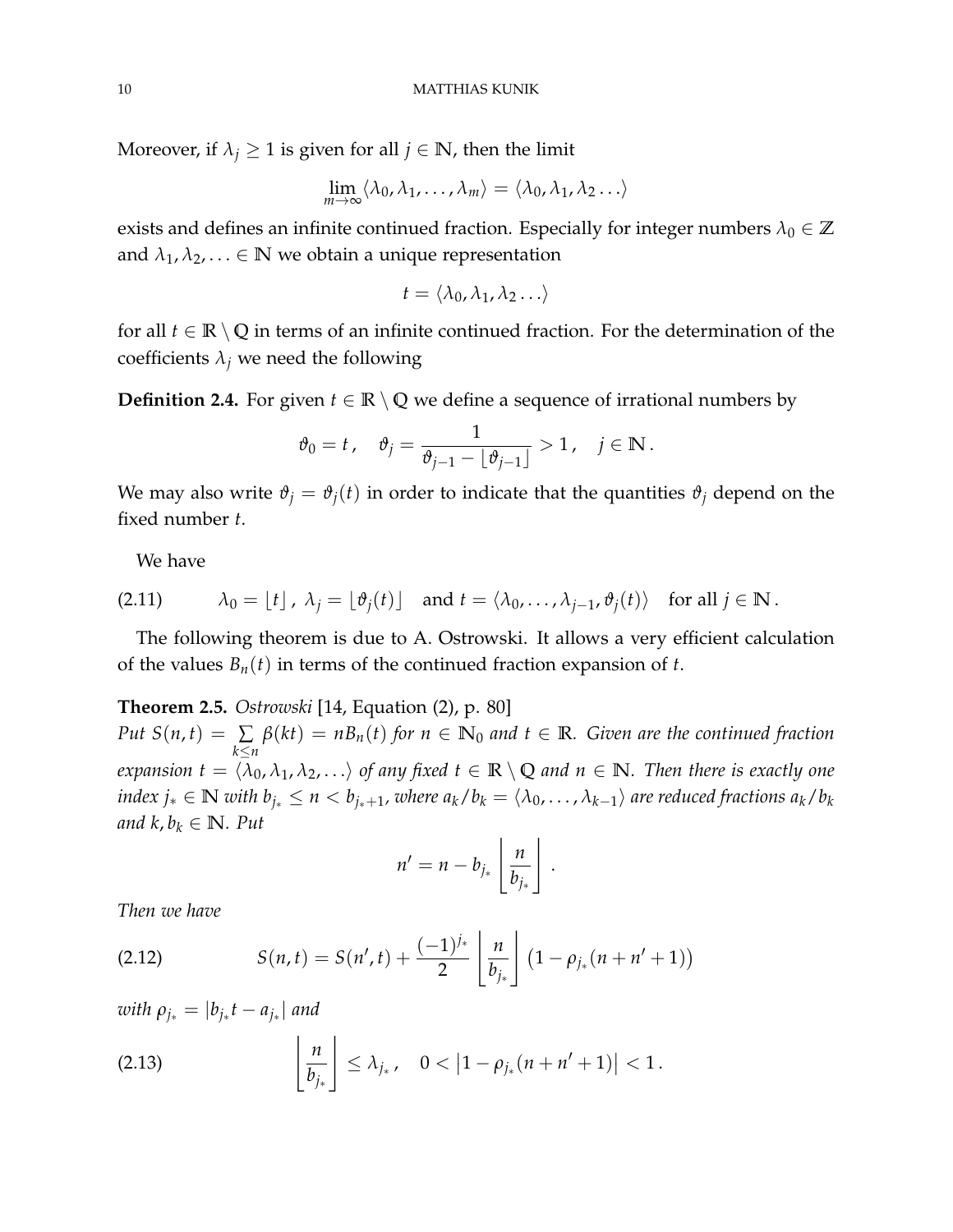11

Following Ostrowski's strategy we note two important conclusions. We fix any number  $t = \langle \lambda_0, \lambda_1, \lambda_2, \ldots \rangle \in \mathbb{R} \setminus \mathbb{Q}$  and apply Ostrowski's Theorem [2.5](#page-9-0) successively, starting with the calculation of  $S(n, t)$  and  $|S(n, t)| \leq |S(n', t)| + \lambda_{j_*}/2$ . If  $n' = 0$ , then  $S(n', t) = 0$ , and we are done. Otherwise we replace *n* by the reduced number *n'* with 0 < *n* <sup>0</sup> < *bj*<sup>∗</sup> and apply Ostrowski's Theorem again, and so on. For the final calculation of *S*(*n*, *t*) we need at most *j*<sup>∗</sup> applications of the recursion formula and conclude from [\(2.12\)](#page-9-1), [\(2.13\)](#page-9-2) that

<span id="page-10-0"></span>(2.14) 
$$
n|B_n(t)| = |S(n,t)| \leq \frac{1}{2} \sum_{k=1}^{j_*} \lambda_k.
$$

From  $b_0 = 0$ ,  $b_1 = 1$  and  $b_{j+1} = b_{j-1} + \lambda_j b_j$  for  $j \in \mathbb{N}$  we obtain  $b_{j+1} \ge 2b_{j-1}$ , and hence for all  $j\geq 3$  that  $b_j\geq 2^{\frac{j-1}{2}}.$  Since  $n\geq b_{j_*}$ , we obtain without restrictions on  $j_*$  for  $n\geq 3$ that  $n \geq 2^{\frac{j_*-1}{2}}$  and

<span id="page-10-1"></span>(2.15) 
$$
j_* \leq 1 + \frac{2}{\log 2} \log n \leq \left(1 + \frac{2}{2/3}\right) \log n = 4 \log n, \quad n \geq 3.
$$

We will see that [\(2.14\)](#page-10-0) and [\(2.15\)](#page-10-1) have important conclusions. An immediate consequence is Ostrowski's estimate [\(1.2\)](#page-1-0) for irrational numbers *t* with bounded partial quotients, but first shed new light on these estimates by using Theorem [2.2\(](#page-0-0)b) instead of Theorem [2.5.](#page-9-0) We put *J*<sub>∗</sub> =  $(0,1) \setminus \mathbb{Q}$  and fix any *t* ∈ *J*<sub>∗</sub> and *n* ∈ **N**. The sequence

(2.16) 
$$
t_0 = t, \quad t_j = \frac{1}{t_{j-1}} - \left\lfloor \frac{1}{t_{j-1}} \right\rfloor
$$

with  $j \in \mathbb{N}$  is infinite, whereas the corresponding sequence of non-negative integer numbers

<span id="page-10-2"></span>
$$
n_0 = n, \quad n_j = \lfloor t_{j-1} n_{j-1} \rfloor
$$

is strictly decreasing and terminates if  $n_j = 0$ . Therefore  $n_{j'} = 0$  for some index  $j' \in \mathbb{N}$ . We assume  $1 \leq j < j'$  and distinguish the two cases  $0 < t_{j-1} < 1/2$  and  $1/2 < t_{j-1} < 1$ . In the first case we have  $n_{j+1} < n_j < n_{j-1}/2$ , and in the second case again

$$
n_{j+1} = \lfloor t_j \lfloor t_{j-1} n_{j-1} \rfloor \rfloor < t_j t_{j-1} n_{j-1} = (1 - t_{j-1}) n_{j-1} < n_{j-1}/2.
$$

If  $j'$  is odd, then

$$
n=n_0\geq 2^{\frac{j'-1}{2}}n_{j'-1}\geq 2^{\frac{j'-1}{2}},
$$

otherwise

$$
n = n_0 \ge n_1 \ge 2^{\frac{j'-2}{2}} n_{j'-1} \ge 2^{\frac{j'-2}{2}},
$$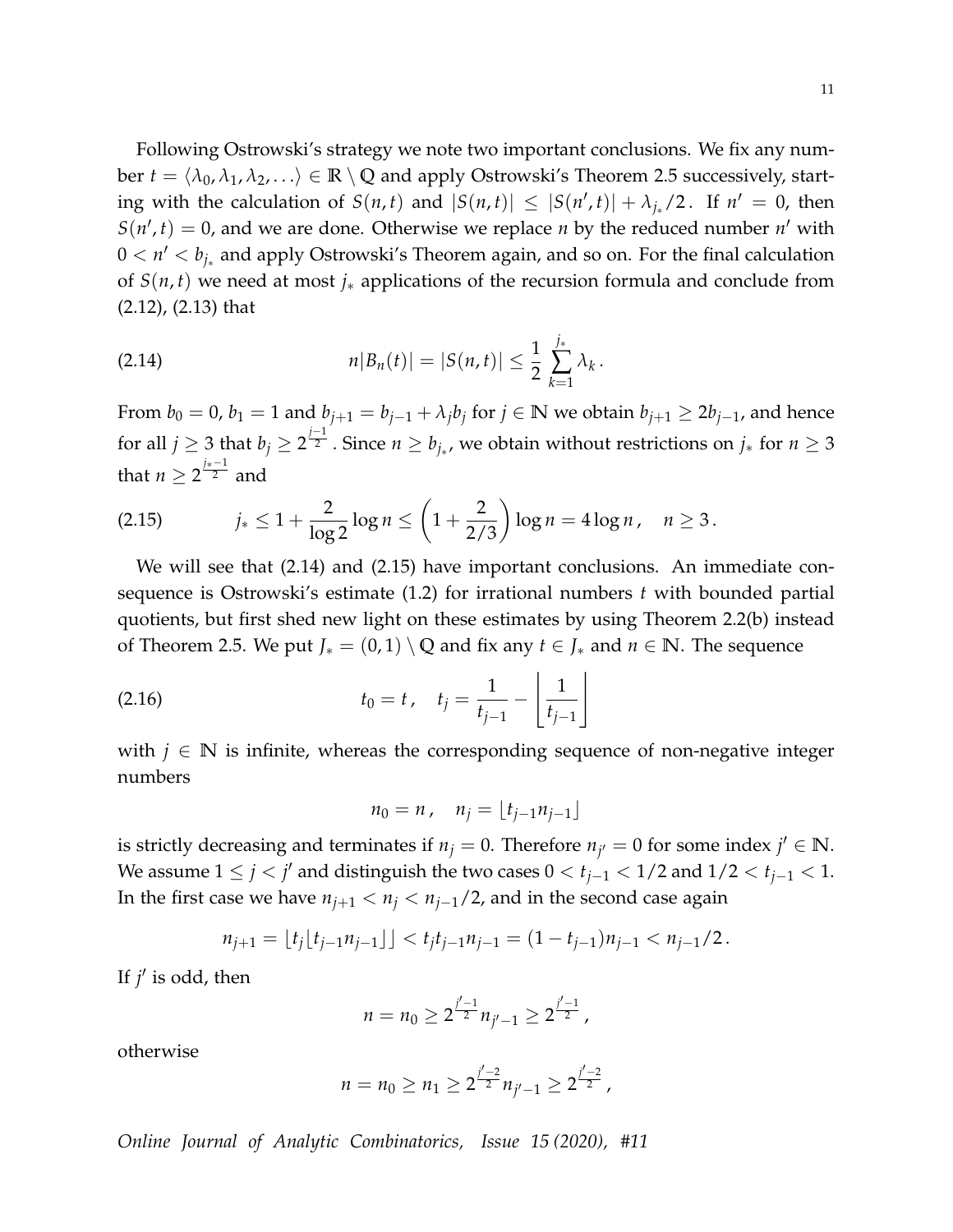and  $n \geq 2^{\frac{j'-2}{2}}$  $\overline{z}^-$  in both cases. Therefore

<span id="page-11-2"></span>
$$
(2.17) \t j' \le 2 + \frac{2}{\log 2} \log n \le \left(1 + \frac{2}{\log 2}\right) \log n \le 4 \log n, \quad n \ge 8.
$$

Estimate [\(2.17\)](#page-11-2) bears a strong resemblance with [\(2.15\)](#page-10-1). Now it follows from Theorem  $2.2(b)$  $2.2(b)$  that

<span id="page-11-1"></span>(2.18) 
$$
B_n(t) = \sum_{j=0}^{j'-1} (-1)^j \left( \frac{n_j}{n} \tilde{\eta}(t_j n_j) + \frac{t_j n_j - \lfloor t_j n_j \rfloor}{2n} \right)
$$

For the sequence in [\(2.16\)](#page-10-2) we have  $\vartheta_{j+1} t_j = 1$  for all  $j \in \mathbb{N}_0$ , and we obtain from the definition [\(2.4\)](#page-5-2) of  $\tilde{\eta}$  that

.

<span id="page-11-3"></span>
$$
\frac{n_j}{n}\tilde{\eta}(t_j n_j) + \frac{t_j n_j - \lfloor t_j n_j \rfloor}{2n} = -\frac{t_j n_j - \lfloor t_j n_j \rfloor}{2n} \left( \vartheta_{j+1} \left( 1 - (t_j n_j - \lfloor t_j n_j \rfloor) \right) - 1 \right).
$$

Here  $\vartheta_{j+1} > 1$  implies  $|\vartheta_{j+1}(1-(t_jn_j-lt_jn_j|))-1| \leq \max(1,\vartheta_{j+1}-1)$ . We see from [\(2.18\)](#page-11-1) with Definition [2.4](#page-9-3) and [\(2.11\)](#page-9-4) that

$$
(2.19) \t|B_n(t)| \leq \sum_{j=0}^{j'-1} \frac{\max(1,\vartheta_{j+1}-1)}{2n} \leq \frac{1}{2n} \sum_{k=1}^{j'} \lambda_k.
$$

The calculations of  $B_n(t)$  with Ostrowski's Theorem [2.5](#page-9-0) on one hand and with [\(2.18\)](#page-11-1) on the other hand are similar but different. Especially  $j_*$  in Theorem [2.5](#page-9-0) and  $j'$  used in [\(2.18\)](#page-11-1) are different in general. If we use [\(2.15\)](#page-10-1) and [\(2.17\)](#page-11-2) then estimates [\(2.19\)](#page-11-3) and [\(2.14\)](#page-10-0) both give the same result. Hence Theorem [2.2\(](#page-0-0)b) may be used as well instead of Ostrowski's Theorem for an efficient calculation and estimation of  $B_n(t)$  and  $S(n, t)$ . This is a surprising analogy.

<span id="page-11-0"></span>**Theorem 2.6.** *Given are integer numbers*  $\alpha_1, \ldots, \alpha_m \in \mathbb{N}$ *. We put*  $J_* = (0, 1) \setminus \mathbb{Q}$ *. Using Definition* [2.4](#page-9-3) *with the functions*  $\vartheta_i$  *depending on*  $t \in J_*$  *we obtain for the measure*  $|\mathcal{M}|$  *of the set*

$$
\mathcal{M} = \left\{ t \in J_* : \vartheta_j(t) < \alpha_j \quad \text{for all } j = 1, \dots, m \right\}
$$

*the estimates*

$$
\prod_{j=1}^m \left(1 - \frac{1}{\alpha_j}\right)^2 \leq |\mathcal{M}| \leq \prod_{j=1}^m \left(1 - \frac{1}{\alpha_j}\right).
$$

*Proof.* The desired result is valid for  $m = 1$  with  $\mathcal{M} = \{t \in J_* : 1/t < \alpha_1\}$  and  $|\mathcal{M}| =$  $1 - 1/\alpha_1$ . Assume that the statement of the theorem is already true for a given  $m \in \mathbb{N}$ . We prescribe  $\alpha_{m+1} \in \mathbb{N}$  and will use induction to prove the statement for  $m + 1$ .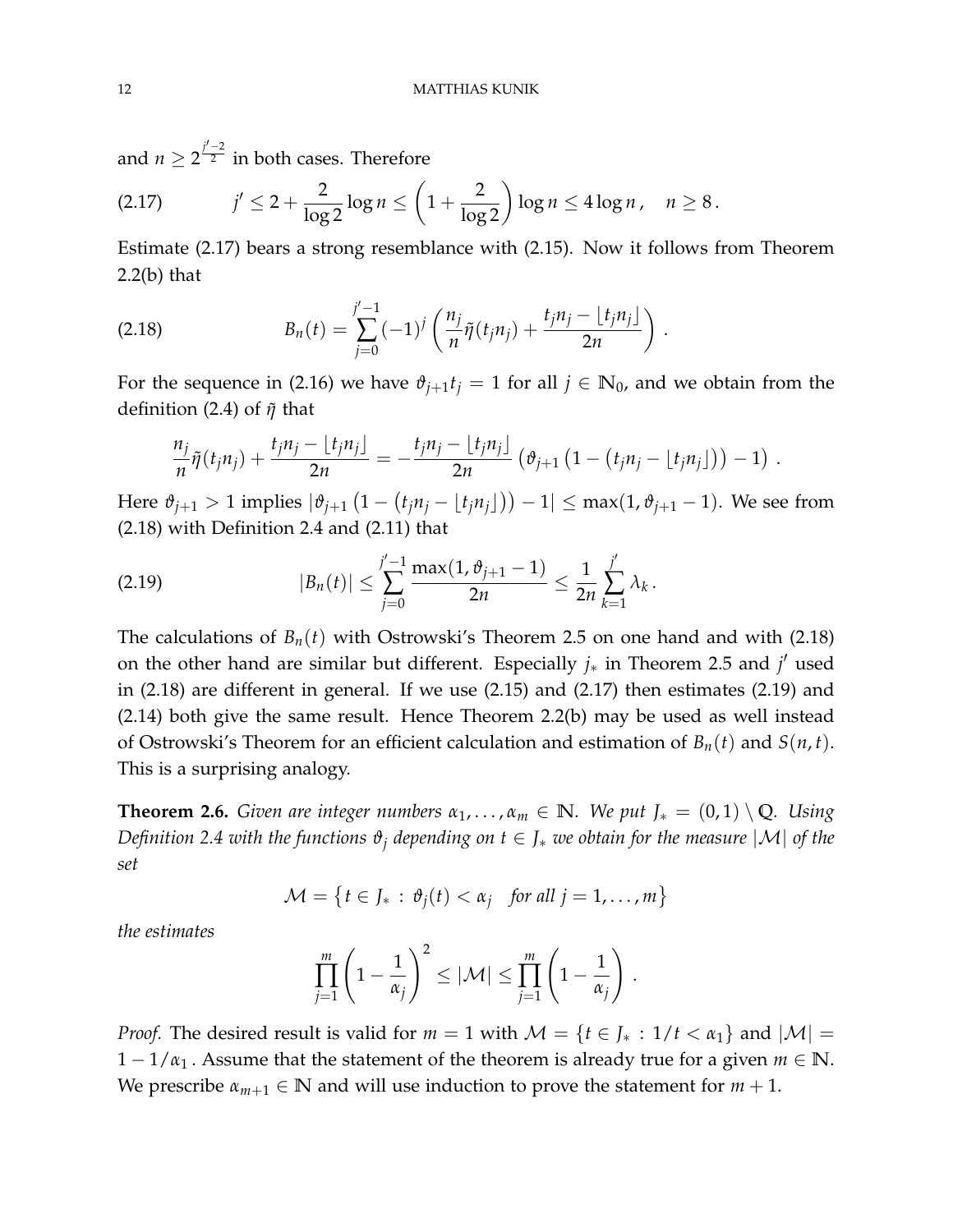For all  $j \in \mathbb{N}$  and general given numbers  $\lambda_0 \in \mathbb{R}$  and  $\lambda_1, \ldots, \lambda_{j-1} > 0$  we put for  $1 \leq k < j$ :

<span id="page-12-0"></span>(2.20) 
$$
a_0 = 1, \ a_1 = \lambda_0, \ a_{k+1} = a_{k-1} + \lambda_k a_k,
$$

$$
b_0 = 0, \ b_1 = 1, \ b_{k+1} = b_{k-1} + \lambda_k b_k.
$$

We have

<span id="page-12-1"></span>(2.21) 
$$
\langle \lambda_0, \lambda_1, \ldots \lambda_{j-1}, x \rangle - \langle \lambda_0, \lambda_1, \ldots \lambda_{j-1}, x' \rangle
$$

$$
= \frac{(-1)^j (x - x')}{(b_j x + b_{j-1})(b_j x' + b_{j-1})} \quad \text{for } x, x' > 0.
$$

Especially for  $\lambda_0 = 0$  and *integer numbers*  $\lambda_1, \dots, \lambda_j \in \mathbb{N}$  we define the set  $J(\lambda_1, \dots, \lambda_j)$ consisting of all  $t \in J_*$  between the two rational numbers  $\langle 0, \lambda_1, \ldots, \lambda_{j-1}, \lambda_j \rangle$  and  $\langle 0, \lambda_1, \ldots, \lambda_{j-1}, \lambda_j + 1 \rangle.$ 

<span id="page-12-3"></span>It follows from  $(2.20)$ , $(2.21)$  and all  $j \in \mathbb{N}$  that

(2.22) 
$$
|J(\lambda_1,\ldots,\lambda_j)| = \frac{1}{(b_j(\lambda_j+1)+b_{j-1})(b_j\lambda_j+b_{j-1})}.
$$

The sets  $J(k) = (1/(k+1), 1/k) \setminus \mathbb{Q}$  with  $k \in \mathbb{N}$  form a partition of  $J_*(0, 1) \setminus \mathbb{Q}$ . More general, it follows from Definition [2.4](#page-9-3) and [\(2.11\)](#page-9-4) for fixed numbers  $\lambda_1, \ldots, \lambda_j \in \mathbb{N}$ that the pairwise disjoint sets  $J(\lambda_1, \ldots, \lambda_j, k)$  with  $k \in \mathbb{N}$  form a partition of the set  $J(\lambda_1, \ldots, \lambda_j)$ . We conclude by induction with respect to *j* that the pairwise disjoint sets  $J(\lambda_1, \ldots, \lambda_j)$  with  $(\lambda_1, \ldots, \lambda_j) \in \mathbb{N}^j$  also form a partition of  $J_*$ .

Now we put  $j = m$  and distinguish two cases,  $m$  odd and  $m$  even, respectively. In both cases, *m* odd or *m* even, the union

$$
\bigcup_{k=1}^{\alpha_{m+1}-1} J(\lambda_1,\ldots,\lambda_m,k)
$$

is the set of all numbers  $t \in J_*$  with  $\lfloor \vartheta_j(t) \rfloor = \lambda_j$  for  $j = 1, \ldots, m$  such that  $\vartheta_{m+1}(t) <$  $\alpha_{m+1}$ . We define the set

<span id="page-12-2"></span>
$$
\mathcal{M}' = \left\{ t \in J_* : \vartheta_j(t) < \alpha_j \quad \text{for all } j = 1, \dots, m+1 \right\}
$$

and conclude

$$
(2.23) \qquad |\mathcal{M}'| = \sum_{\lambda_1=1}^{\alpha_1-1} \sum_{\lambda_2=1}^{\alpha_2-1} \cdots \sum_{\lambda_m=1}^{\alpha_m-1} \sum_{k=1}^{\alpha_{m+1}-1} |J(\lambda_1,\ldots,\lambda_m,k)|.
$$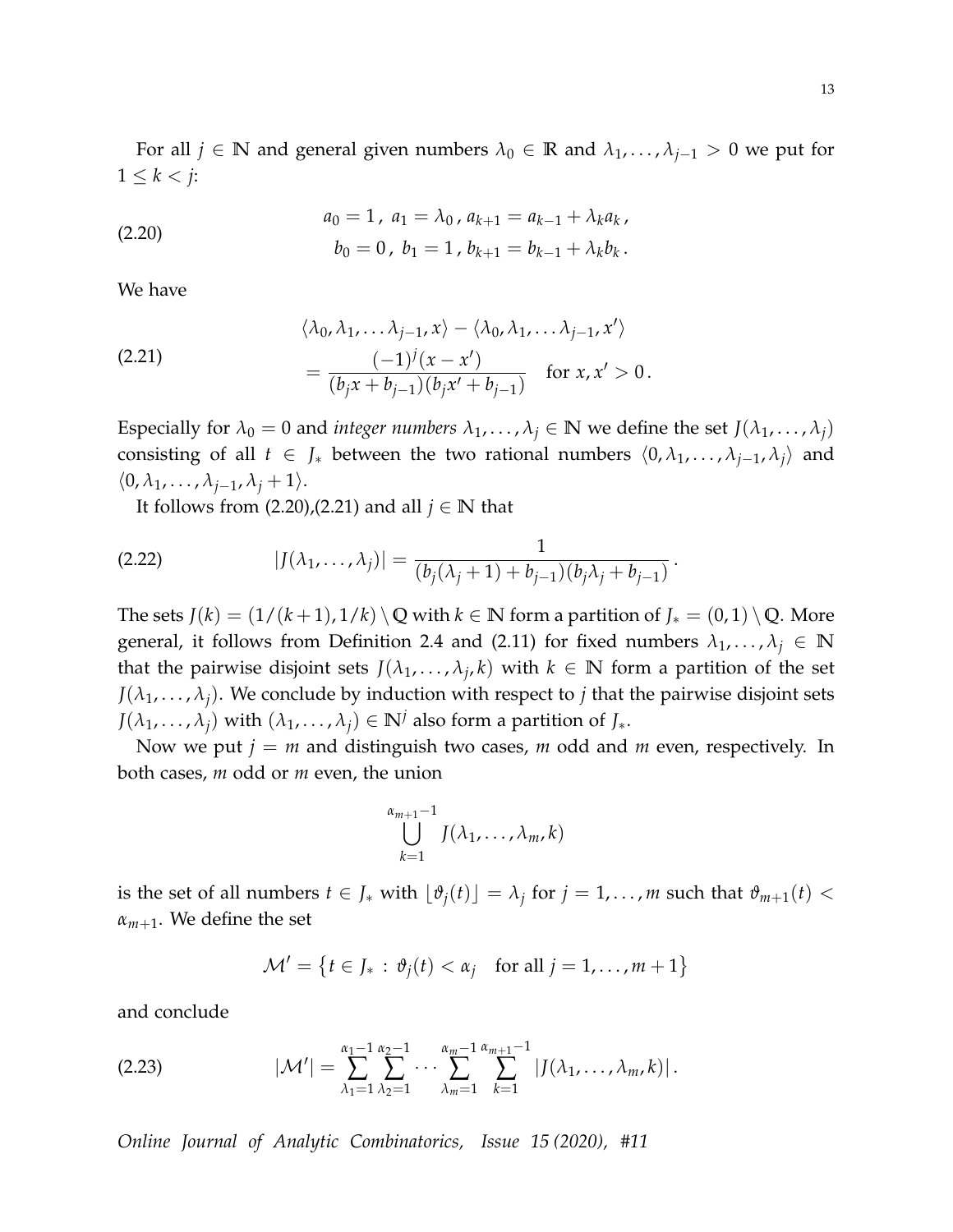It also follows from our induction hypothesis that

<span id="page-13-1"></span>
$$
(2.24) \qquad \qquad \prod_{j=1}^{m} \left(1 - \frac{1}{\alpha_j}\right)^2
$$
\n
$$
\leq \sum_{\lambda_1=1}^{\alpha_1-1} \sum_{\lambda_2=1}^{\alpha_2-1} \cdots \sum_{\lambda_m=1}^{\alpha_m-1} |J(\lambda_1,\ldots,\lambda_m)| \leq \prod_{j=1}^{m} \left(1 - \frac{1}{\alpha_j}\right).
$$

We evaluate the inner sum in [\(2.23\)](#page-12-2), and obtain for odd values of *m* the telescopic sum

$$
\sum_{k=1}^{\alpha_{m+1}-1} |J(\lambda_1,\ldots,\lambda_m,k)|
$$
  
= 
$$
\sum_{k=1}^{\alpha_{m+1}-1} (\langle 0,\lambda_1,\ldots,\lambda_m,k+1\rangle - \langle 0,\lambda_1,\ldots,\lambda_m,k\rangle)
$$
  
= 
$$
\langle 0,\lambda_1,\ldots,\lambda_m,\alpha_{m+1}\rangle - \langle 0,\lambda_1,\ldots,\lambda_m,1\rangle
$$
  
= 
$$
\langle 0,\lambda_1,\ldots,\lambda_{m-1},\lambda_m+1/\alpha_{m+1}\rangle - \langle 0,\lambda_1,\ldots,\lambda_{m-1},\lambda_m+1\rangle.
$$

Apart from a minus sign on the right hand side we get the same result for even values of *m*, and hence from [\(2.21\)](#page-12-1) with  $j = m$  in both cases

<span id="page-13-0"></span>(2.25)  

$$
\sum_{k=1}^{\alpha_{m+1}-1} |J(\lambda_1,\ldots,\lambda_m,k)|
$$

$$
=\frac{1-\frac{1}{\alpha_{m+1}}}{(b_m(\lambda_m+1)+b_{m-1})(b_m(\lambda_m+\frac{1}{\alpha_{m+1}})+b_{m-1})}.
$$

Using  $\lambda_m \geq 1$  we have

$$
\frac{\left(1-\frac{1}{\alpha_{m+1}}\right)^2}{b_m\lambda_m+b_{m-1}} \leq \frac{1-\frac{1}{\alpha_{m+1}}}{b_m(\lambda_m+\frac{1}{\alpha_{m+1}})+b_{m-1}} \leq \frac{1-\frac{1}{\alpha_{m+1}}}{b_m\lambda_m+b_{m-1}},
$$

and obtain from [\(2.25\)](#page-13-0) and [\(2.22\)](#page-12-3) with  $j = m$  that

<span id="page-13-2"></span>
$$
|J(\lambda_1,\ldots,\lambda_m)|\left(1-\frac{1}{\alpha_{m+1}}\right)^2
$$
  
(2.26)  

$$
\leq \sum_{k=1}^{\alpha_{m+1}-1} |J(\lambda_1,\ldots,\lambda_m,k)| \leq |J(\lambda_1,\ldots,\lambda_m)|\left(1-\frac{1}{\alpha_{m+1}}\right).
$$

The theorem follows from  $(2.23)$ ,  $(2.24)$  and  $(2.26)$ .

**Remark 2.7.** Since  $\alpha_j \in \mathbb{N}$  for  $j \leq m$ , the conditions  $\vartheta_j(t) < \alpha_j$  in the definition of the set *M* may likewise be replaced by the equivalent conditions  $\lambda_j \leq \alpha_j - 1$ , where  $\lambda_j$  are the coefficients in the continued fraction expansion of *t*, see Definition [2.4](#page-9-3) and [\(2.11\)](#page-9-4) .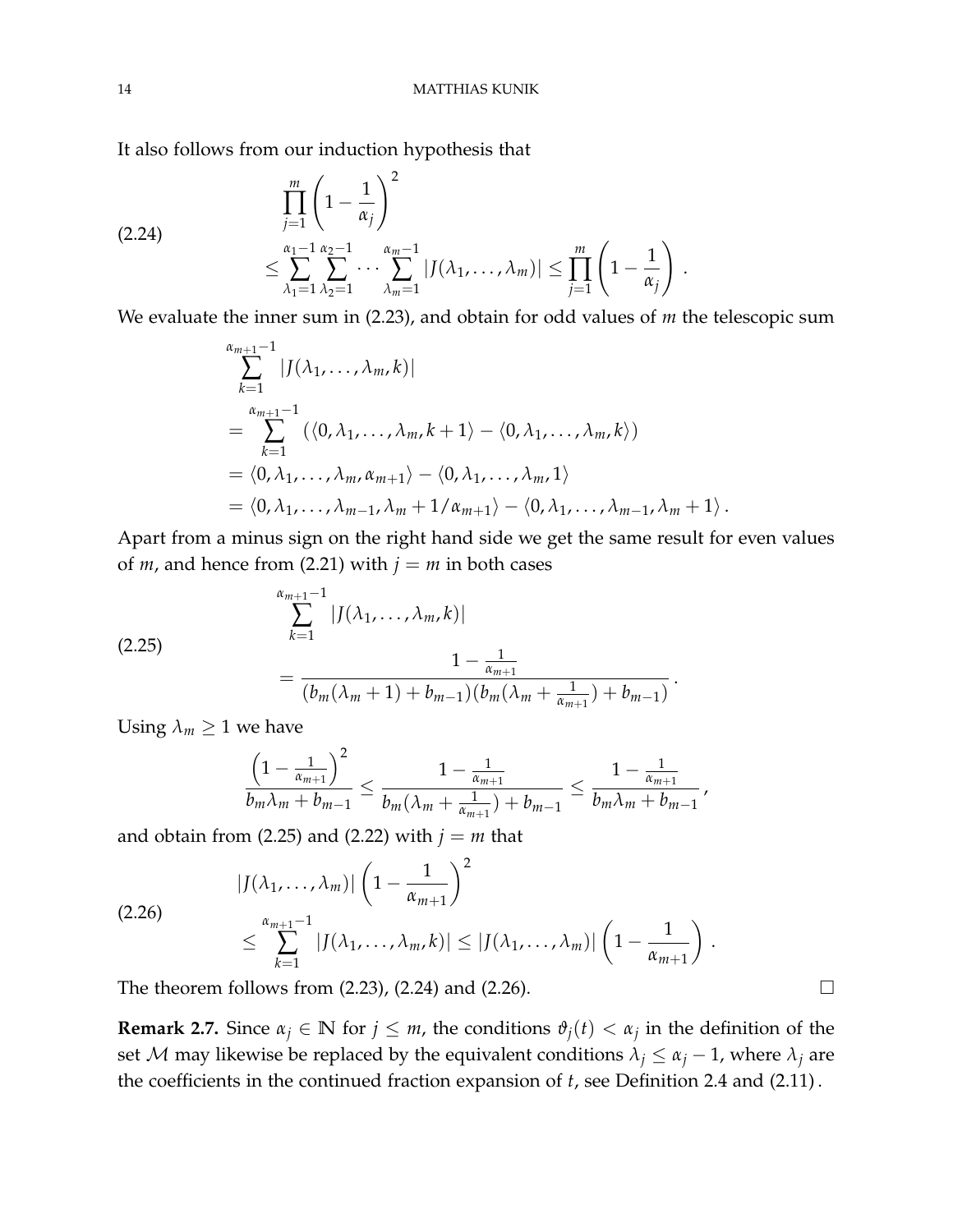# 3. Dirichlet series related to Farey sequences

<span id="page-14-0"></span>We define the sawtooth function  $\beta_0 : \mathbb{R} \to \mathbb{R}$  by

<span id="page-14-4"></span>
$$
\beta_0(x) = \begin{cases} x - \lfloor x \rfloor - \frac{1}{2} & \text{for } x \in \mathbb{R} \setminus \mathbb{Z}, \\ 0 & \text{for } x \in \mathbb{Z}. \end{cases}
$$

With *x* > 0 the 1-periodic function  $B_{x,0}$  : **R**  $\rightarrow$  **R** is the arithmetic mean of  $B_x^-$ ,  $B_x^+ = B_x$ , see [\(2.1\)](#page-4-1), hence

(3.1) 
$$
B_{x,0}(t) = \frac{1}{x} \sum_{k \leq x} \beta_0(kt) = \frac{1}{2} \left( B_x^-(t) + B_x^+(t) \right).
$$

<span id="page-14-3"></span>**Lemma 3.1.** *For (relatively prime) numbers*  $a \in \mathbb{Z}$  *and*  $b \in \mathbb{N}$  *we have* 

$$
|B_{x,0}(a/b)| \leq \frac{b}{x}
$$

*for all*  $x > 0$ *.* 

*Proof.* Without loss of generality we may assume that  $a \in \mathbb{Z}$  and  $b \in \mathbb{N}$  are relatively prime. Then Lemma 2.1 in [\[7\]](#page-21-7) states that

(3.2) 
$$
\sum_{m=1}^b \left\lfloor \frac{am}{b} \right\rfloor = a \frac{b+1}{2} - \frac{b-1}{2}.
$$

We can also assume that  $b \ge 2$ , since  $B_{x,0}(0) = 0$ . For  $m \in \mathbb{N}$  we define the *b*-periodic sequence

<span id="page-14-1"></span>
$$
t_{a/b}(m) = 1 + 2b\beta \left(\frac{am}{b}\right) = 2am - 2b \left\lfloor \frac{am}{b} \right\rfloor - b + 1.
$$

Due to [\(3.2\)](#page-14-1) this sequence has mean value zero over one period, i.e.

$$
\sum_{m\leq b}t_{a/b}(m)=0.
$$

We follow [\[7,](#page-21-7) Section 2], regard that  $|\beta(t)| \leq \frac{1}{2}$  for  $t \in \mathbb{R}$  and obtain

<span id="page-14-2"></span>
$$
\max_{k \in \mathbb{N}} \left| \sum_{m \leq k} t_{a/b}(m) \right|
$$
  
= 
$$
\max_{1 \leq k \leq b} \left| \sum_{m \leq k} \left( 2b\beta \left( \frac{am}{b} \right) + 1 \right) \right|
$$
  

$$
\leq \max_{1 \leq k \leq b} \sum_{m \leq k} (b+1) = b(b+1).
$$

We conclude for  $x > 0$  that

(3.3) 
$$
\left|\sum_{m\leq x} t_{a/b}(m)\right| \leq b(b+1).
$$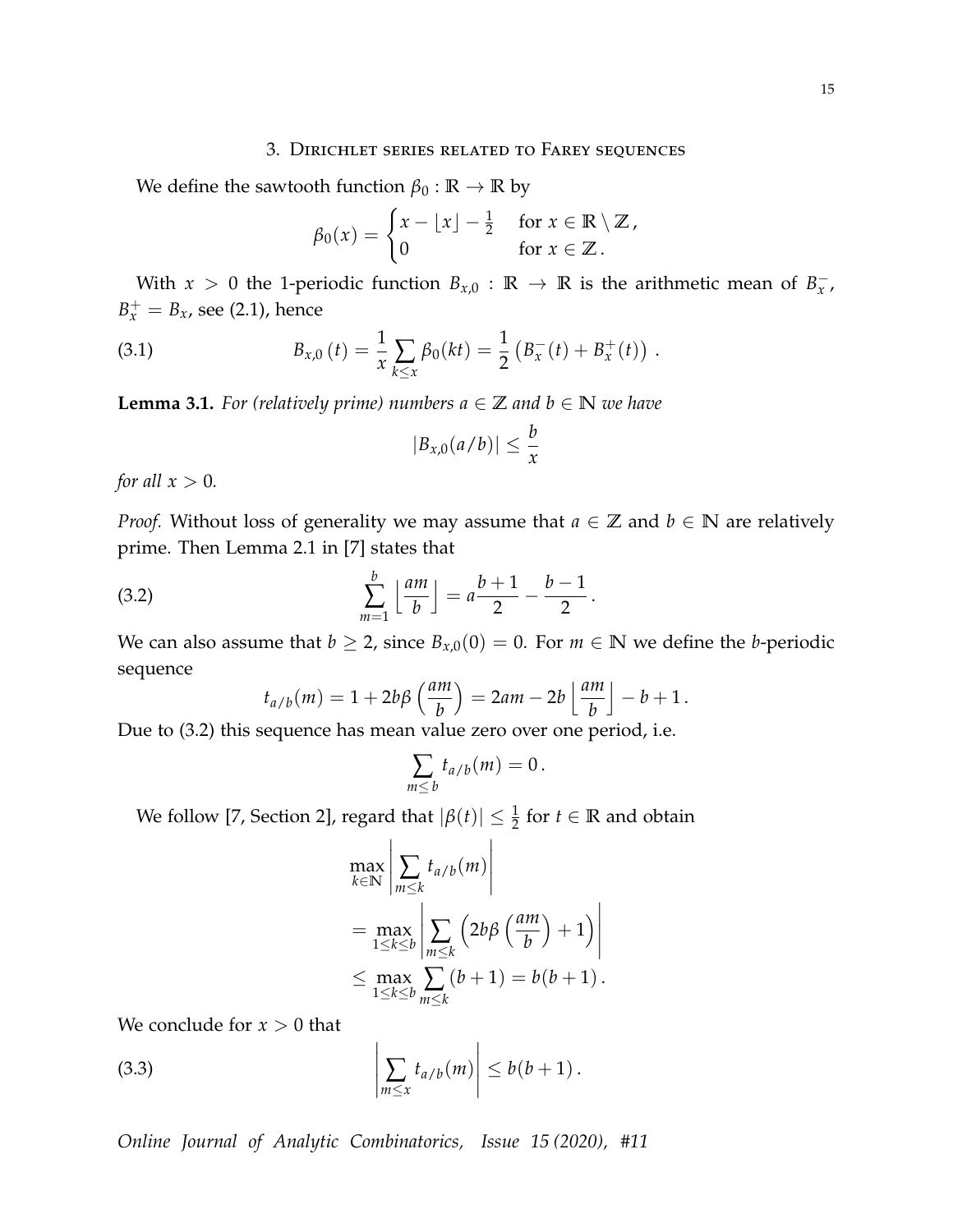Next we use [\(2.3\)](#page-5-1) and obtain

$$
B_{x,0}(a/b) = B_x(a/b) + \frac{1}{2x} \left\lfloor \frac{x}{b} \right\rfloor
$$
  
= 
$$
\frac{1}{2bx} \sum_{m \le x} (t_{a/b}(m) - 1) + \frac{1}{2x} \left\lfloor \frac{x}{b} \right\rfloor
$$
  
= 
$$
\frac{1}{2bx} \sum_{m \le x} t_{a/b}(m) + \frac{1}{2x} \left( \left\lfloor \frac{x}{b} \right\rfloor - \frac{x}{b} \right).
$$

Hence we see from [\(3.3\)](#page-14-2) with  $b \ge 2$  that

$$
|B_{x,0}(a/b)| \leq \frac{b+1}{2x} + \frac{1}{2x} \leq \frac{b}{x}.
$$

Using Theorem [2.2\(](#page-0-0)a), Lemma [3.1,](#page-14-3) [\(3.1\)](#page-14-4), [\(2.3\)](#page-5-1) and for  $x \in \mathbb{R}$  the symmetry relationship

$$
B_n\left(\frac{a}{b}-\frac{x}{bn}\right)=-B_n^-\left(\frac{b-a}{b}+\frac{x}{bn}\right),\,
$$

we obtain the following result, which has the counterparts [\[7,](#page-21-7) Theorem 3.2] and [\[9,](#page-21-5) Theorem 2.2] in the theory of Farey fractions:

<span id="page-15-1"></span>**Theorem 3.2.** *Assume that*  $a/b \in \mathcal{F}_n^{ext}$  *and put* 

$$
\tilde{\eta}_{a,b}(n,x) = b B_n \left( \frac{a}{b} + \frac{x}{bn} \right), \qquad x \in \mathbb{R}.
$$

*Then for*  $n \to \infty$  *the sequence of functions*  $\tilde{\eta}_{a,b}(n,\cdot)$  *converges uniformly on each interval*  $[-x_*, x_*]$ ,  $x_* > 0$  *fixed, to the limit function*  $\tilde{\eta}$  *in* [\(2.4\)](#page-5-2)*.* 

For the following two results we apply Theorem [2.5](#page-9-0) and recall [\(2.14\)](#page-10-0), [\(2.15\)](#page-10-1). Due to Theorem [3.2](#page-15-1) the functions  $B_n$  cannot converge uniformly to zero on any given interval. Instead we have the following

<span id="page-15-0"></span>**Theorem 3.3.** Let  $\Theta$  :  $[1,\infty) \to [1,\infty)$  be monotonically increasing with  $\lim_{n\to\infty} \Theta(n) = \infty$ .

*We fix*  $n \in \mathbb{N}$ ,  $\varepsilon > 0$ , put  $m = \lfloor 4 \log n \rfloor$ , use Definition [2.4,](#page-9-3) recall  $\overline{J_*} = (0,1) \setminus \mathbb{Q}$  and *define*

<span id="page-15-2"></span>
$$
\mathcal{M}_n = \left\{ t \in J_* : \vartheta_j(t) < 1 + \lfloor \Theta(n) \log n \rfloor \quad \text{for all } j = 1, \ldots, m \right\}.
$$

*Then*  $\lim_{n\to\infty}$   $|\mathcal{M}_n| = 1$  *and* 

(3.4) 
$$
|B_{n,0}(t)| = |B_n(t)| \leq 2 \frac{\log^2 n}{n} \Theta(n)
$$

*for all*  $n \geq 3$  *and all*  $t \in M_n$ *.*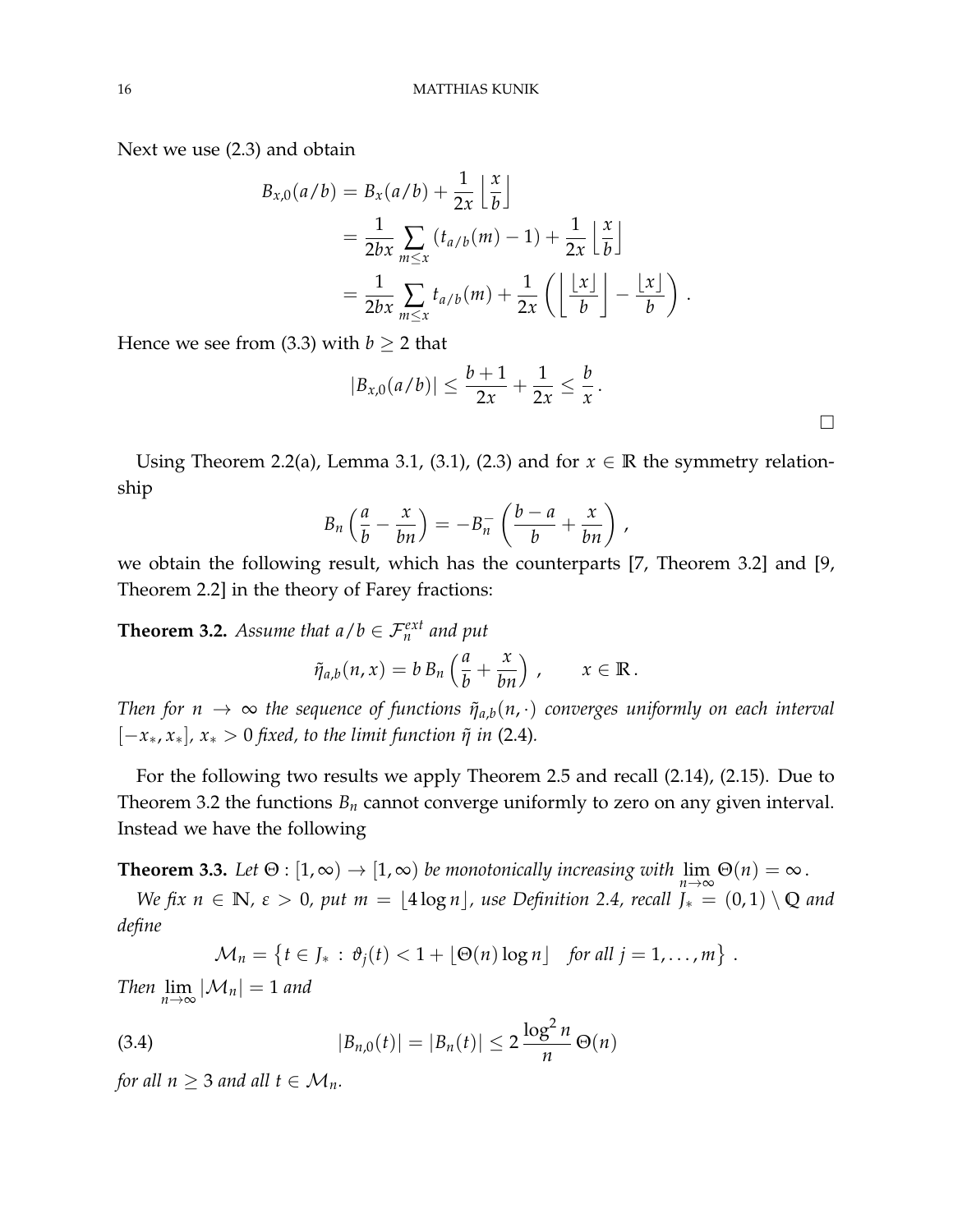*Proof.* We apply Ostrowski's Theorem on any number  $t \in M_n$  with continued fraction expansion  $t = \langle 0, \lambda_1, \lambda_2, \ldots \rangle$  and obtain  $j_* \leq m$  from [\(2.15\)](#page-10-1), since  $j_*$  is an integer number. From  $j_* \leq m$  and  $t \in M_n$  we conclude that  $\lambda_k \leq \Theta(n) \log n$  for  $k = 1, \ldots, j_*$ , and the desired inequality follows with [\(2.14\)](#page-10-0) . The first statement follows from Theorem [2.6](#page-11-0) via

$$
|\mathcal{M}_n| \ge \left(1 - \frac{1}{1 + \lfloor \Theta(n) \log n \rfloor}\right)^{2m}
$$
  
 
$$
\ge \left(1 - \frac{1}{\Theta(n) \log n}\right)^{2m} \ge \left(1 - \frac{1}{\Theta(n) \log n}\right)^{8\log n},
$$

since the right-hand side tends to 1 for  $n \to \infty$ .

**Remark 3.4.** The sets  $\mathcal{M}_n$  in the previous theorem are chosen in such a way that the large values  $B_n(t)$  from the peaks of the rescaled limit function around the rational numbers with small denominators predicted by Theorem [3.2](#page-15-1) can only occur in the small complements  $J_* \setminus M_n$  of these sets. However, the quality of the estimates of the values  $B_n(t)$  on the sets  $\mathcal{M}_n$  depends on the different choices of the growing function Θ. For example,  $Θ(n) = 1 + log(1 + log n)$  gives a much smaller bound than  $Θ(n)$  =  $16\sqrt{n}/(4 + \log n)^2$ , whereas the latter choice leads to a much smaller value of  $|J_* \setminus$  $|\mathcal{M}_n| = 1 - |\mathcal{M}_n|.$ 

<span id="page-16-0"></span>**Theorem 3.5.** Let  $\Theta$  :  $[1, \infty) \to [1, \infty)$  be monotonically increasing with  $\lim_{n \to \infty} \Theta(n) = \infty$ . We *fix*  $n \in \mathbb{N}$ ,  $\varepsilon > 0$ , use Definition [2.4,](#page-9-3) recall  $J_* = (0, 1) \setminus \mathbb{Q}$  and put

$$
\tilde{\mathcal{M}}_n = \left\{ t \in J_* : \vartheta_j(t) < 1 + \lfloor \Theta(n) j^{1+\epsilon} \rfloor \quad \text{for all } j \in \mathbb{N} \right\} \, .
$$

*Then*  $|\tilde{\mathcal{M}}| = 1$  *for*  $\tilde{\mathcal{M}} = \bigcup_{i=1}^{\infty}$ *n*=1  $\tilde{\mathcal{M}}_n$ , and for all  $t \in \tilde{\mathcal{M}}$  there exists an index  $n_0 = n_0(t,\varepsilon)$  with

$$
|B_{n,0}(t)| = |B_n(t)| \le \frac{(4\log n)^{2+\epsilon}}{2n} \Theta(n) \text{ for all } n \ge n_0.
$$

*The complement*  $J_* \setminus \tilde{M}$  *is an uncountable null set which is dense in the unit interval* (0, 1).

*Proof.* The function  $\Theta$  is monotonically increasing, hence  $\tilde{\mathcal{M}}_1\subseteq\tilde{\mathcal{M}}_2\subseteq\tilde{\mathcal{M}}_3\dots$  , and we have

(3.5) 
$$
|\tilde{\mathcal{M}}| = \lim_{n \to \infty} |\tilde{\mathcal{M}}_n|.
$$

For all  $n, k \in \mathbb{N}$  we define

<span id="page-16-1"></span>
$$
\widetilde{\mathcal{M}}_{n,k} = \left\{ t \in J_* : \vartheta_j(t) < 1 + \lfloor \Theta(n) j^{1+\epsilon} \rfloor \quad \text{for all } j = 1, \ldots, k \right\} \, .
$$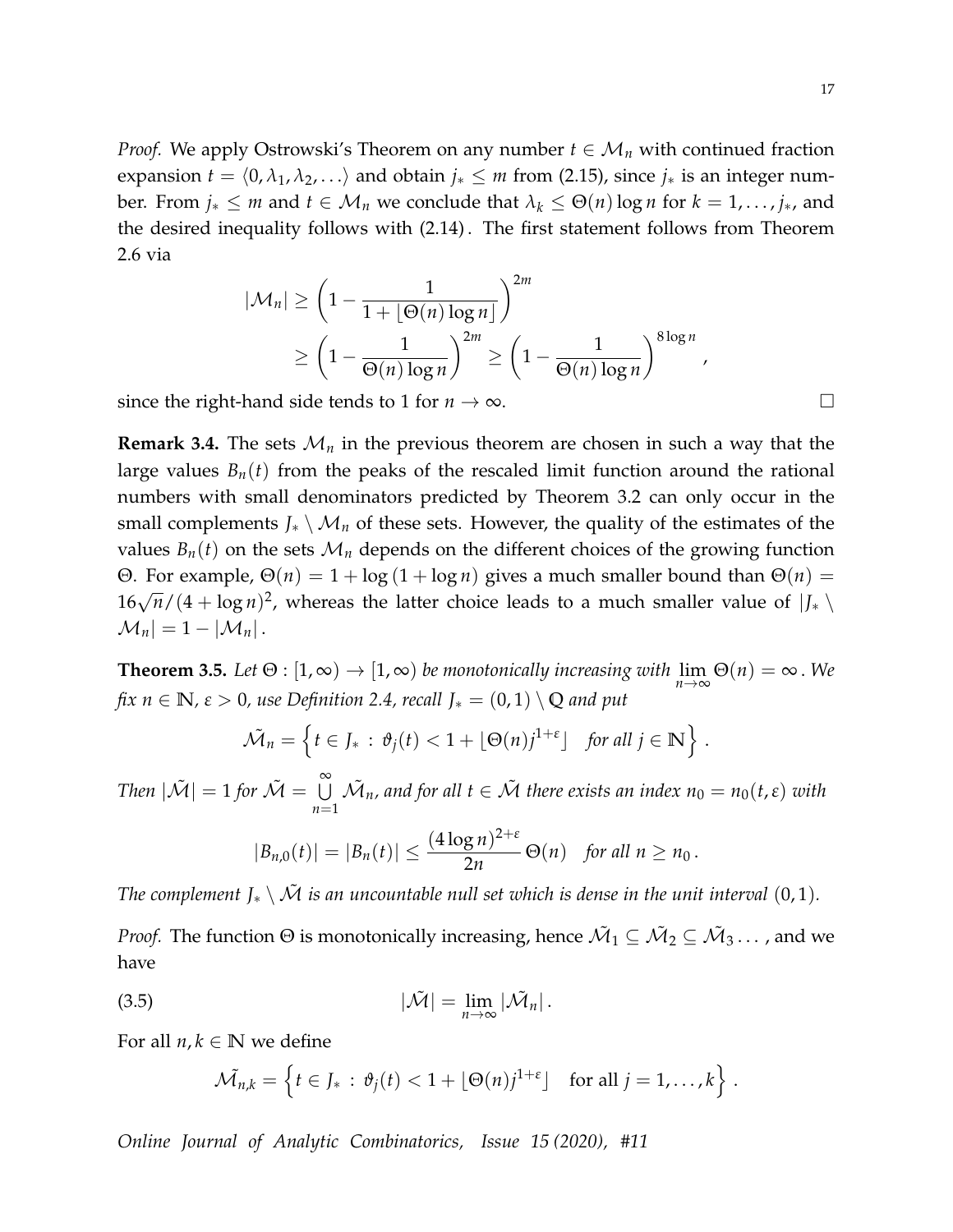Then 
$$
\tilde{M}_n = \bigcap_{k=1}^{\infty} \tilde{M}_{n,k}
$$
 and  
(3.6) 
$$
|\tilde{M}_n| = \lim_{k \to \infty} |\tilde{M}_{n,k}|
$$

from  $\tilde{\mathcal{M}_{n,1}}\supseteq\tilde{\mathcal{M}_{n,2}}\supseteq\tilde{\mathcal{M}_{n,3}}\ldots$  . It follows from Theorem [2.6](#page-11-0) for all  $n,k\in\mathbb{N}$  that

<span id="page-17-0"></span>
$$
|\tilde{\mathcal{M}}_{n,k}| \geq \prod_{j=1}^k \left(1 - \frac{1}{\Theta(n)j^{1+\varepsilon}}\right)^2 \geq \prod_{j=1}^\infty \left(1 - \frac{1}{\Theta(n)j^{1+\varepsilon}}\right)^2.
$$

The product on the right-hand side is independent of *k* and converges to 1 for  $n \rightarrow$ ∞, hence  $|\tilde{M}| = 1$  from [\(3.5\)](#page-16-1), [\(3.6\)](#page-17-0). Each rational number in the interval (0,1) is arbitrarily close to a member of the complement *J*<sup>∗</sup>  $\setminus \tilde{M}$ , and the complement contains all  $t = \langle 0, \lambda_1, \lambda_2, \lambda_3, \ldots \rangle$  for which  $(\lambda_i)_{i \in \mathbb{N}}$  increases faster then any polynomial. We conclude that  $J_* \setminus \tilde{M}$  is an uncountable null set which is dense in the unit interval (0, 1). Now we choose  $t \in \tilde{\mathcal{M}}$  and obtain  $n_0 \in \mathbb{N}$  with  $t \in \tilde{\mathcal{M}}_{n_0}$ . Then  $t \in \tilde{\mathcal{M}}_n$  for all *n*  $\geq$  *n*<sub>0</sub>, and we may assume that *n*<sub>0</sub>  $\geq$  3. Note that *n*<sub>0</sub> may depend on *t* as well as on  $\varepsilon$ . We have  $t = \langle 0, \lambda_1, \lambda_2, \lambda_3, \ldots \rangle$  and

$$
\lambda_j \leq \Theta(n) j^{1+\varepsilon}
$$

for all  $n \geq n_0$  and all  $j \in \mathbb{N}$ . We finally obtain from [\(2.14\)](#page-10-0), [\(2.15\)](#page-10-1) that

$$
n|B_n(t)| = |S(n,t)| \leq \frac{1}{2} \sum_{k=1}^{j_*} \lambda_k \leq \frac{j_*}{2} \Theta(n) j_*^{1+\epsilon} \leq \frac{1}{2} \Theta(n) (4 \log n)^{2+\epsilon}, \quad n \geq n_0.
$$

**Remark 3.6.** We replace  $\varepsilon$  by  $\varepsilon/2$ , choose  $\Theta(n) = 1 + \log(1 + \log n)$  in the previous theorem and obtain the following result of Lang, see [\[11\]](#page-21-2) and [\[12,](#page-21-3) III,§1] for more details: For  $\varepsilon > 0$  and almost all  $t \in \mathbb{R}$  we have

$$
|S(n,t)| \leq (\log n)^{2+\varepsilon} \quad \text{for } n \geq n_0(t,\varepsilon)
$$

with a constant  $n_0(t,\varepsilon) \in \mathbb{N}$ . Here the sum  $S(n,t)$  is given by [\(1.1\)](#page-0-1). This doesn't contradict Theorem [2.3,](#page-8-0) because the pointwise estimates of  $S(n, t)$  and  $B_n(t)$  in Theorem [3.5](#page-16-0) are only valid for sufficiently large values of  $n \ge n_0(t,\varepsilon)$ , depending on the choice of *t* and *ε*.

We conclude from Theorem [3.3](#page-15-0) that the major contribution of  $||B_n||_2$  comes from the small complement of  $\mathcal{M}_n$ . Indeed, the crucial point in Theorem [3.3](#page-15-0) is that it holds for *all*  $n \geq 3$ , but not so much the fact that the upper bound in estimate [\(3.4\)](#page-15-2) is slightly better than that in Theorem [3.5.](#page-16-0)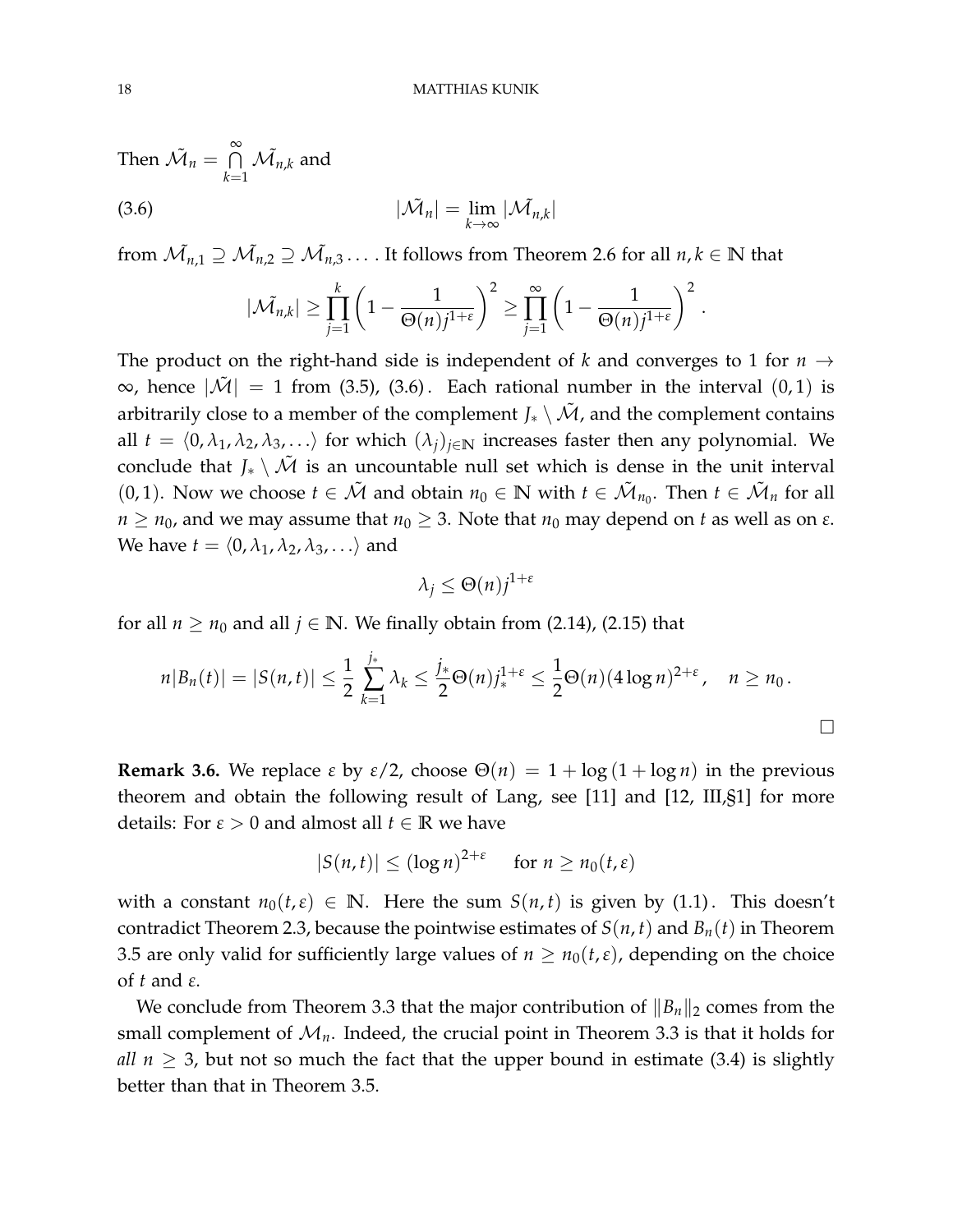For  $k \in \mathbb{N}$  and  $x > 0$  the 1-periodic functions  $q_{k,0}, \Phi_{x,0} : \mathbb{R} \to \mathbb{R}$  corresponding to [\(1.4\)](#page-2-0) are defined as follows:

$$
q_{k,0}(t) = -\sum_{d|k} \mu(d) \beta_0\left(\frac{kt}{d}\right) ,
$$

$$
\Phi_{x,0} (t) = \frac{1}{x} \sum_{k \leq x} q_{k,0}(t) = - \frac{1}{x} \sum_{j \leq x} \sum_{k \leq x/j} \mu(k) \, \beta_0 \, (jt) \; .
$$

In the half-plane  $H = \{s \in \mathbb{C} : \Re(s) > 1\}$  the parameter-dependent Dirichlet series *F*<sup>*B*</sup>, *F*<sup>*q*</sup> : **R**  $\times$  *H*  $\rightarrow$  **C** are given by

$$
F_{\beta}(t,s) = \sum_{k=1}^{\infty} \frac{\beta_0(kt)}{k^s}, \quad F_q(t,s) = \sum_{k=1}^{\infty} \frac{q_{k,0}(t)}{k^s}.
$$

Now Theorem [3.5](#page-16-0) and [\(1.5\)](#page-3-0) immediately gives

<span id="page-18-0"></span>**Theorem 3.7.** *For*  $t \in \mathbb{R}$  *and*  $\Re(s) > 1$  *we have with absolutely convergent series and integrals* 

*(a)*

$$
\frac{1}{s} F_{\beta}(t,s) = \int_{1}^{\infty} B_{x,0}(t) \frac{dx}{x^{s}}, \quad \frac{1}{s} F_{q}(t,s) = \int_{1}^{\infty} \Phi_{x,0}(t) \frac{dx}{x^{s}}.
$$

*(b)*

$$
F_q(t,s) = -\frac{1}{\zeta(s)} F_\beta(t,s).
$$

*For almost all t the function*  $F_\beta(t, \cdot)$  *has an analytic continuation to the half-plane*  $\Re(s) > 0$ *.*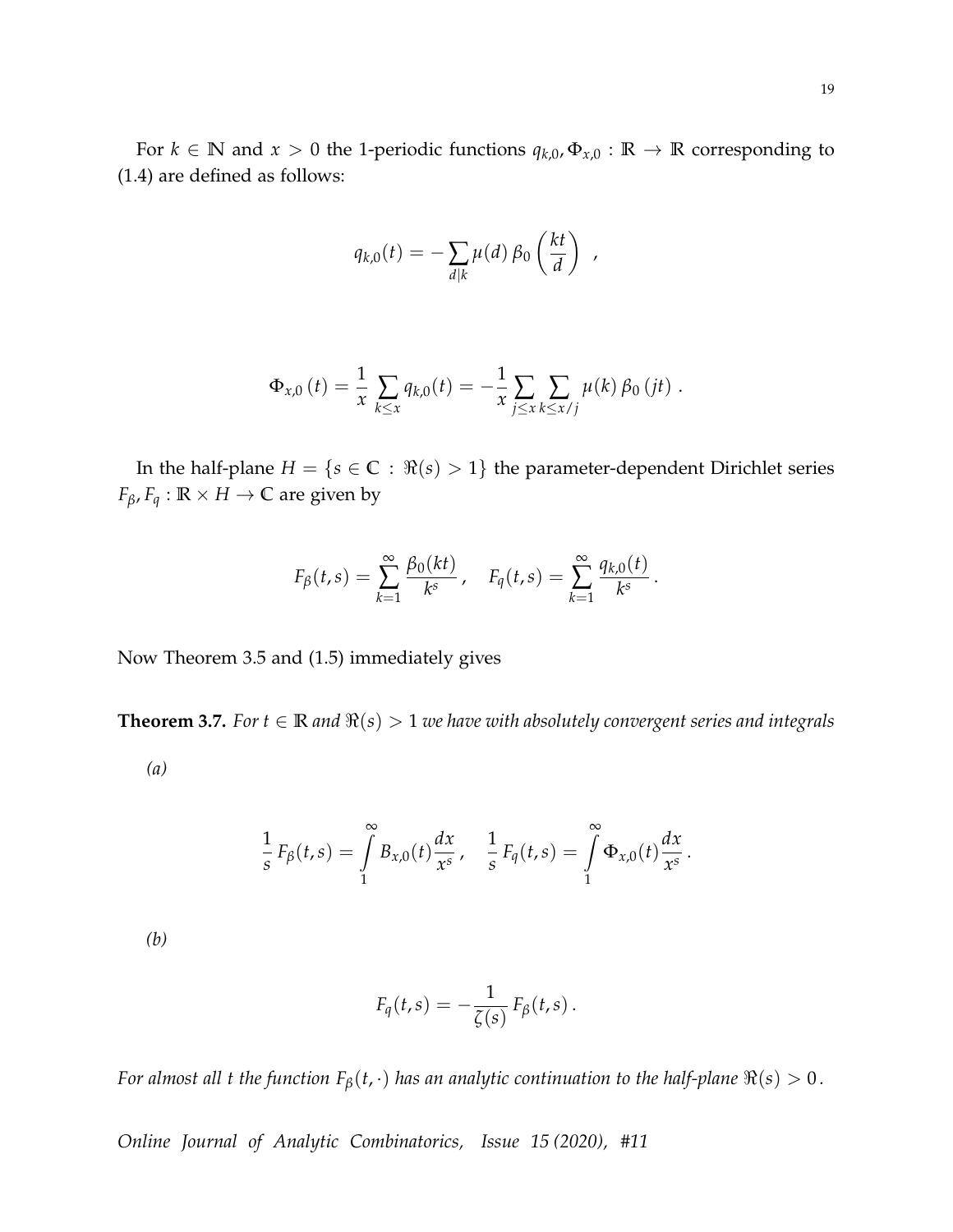<span id="page-19-0"></span>

4. Appendix: Plots of the limit functions *h* and *η*˜

<span id="page-19-1"></span>FIGURE 1. Plot of  $h(x)$  for  $-25 \le x \le 25$ .



<span id="page-19-2"></span>FIGURE 2. Plot of  $h(x)$  for  $25 \le x \le 50$ .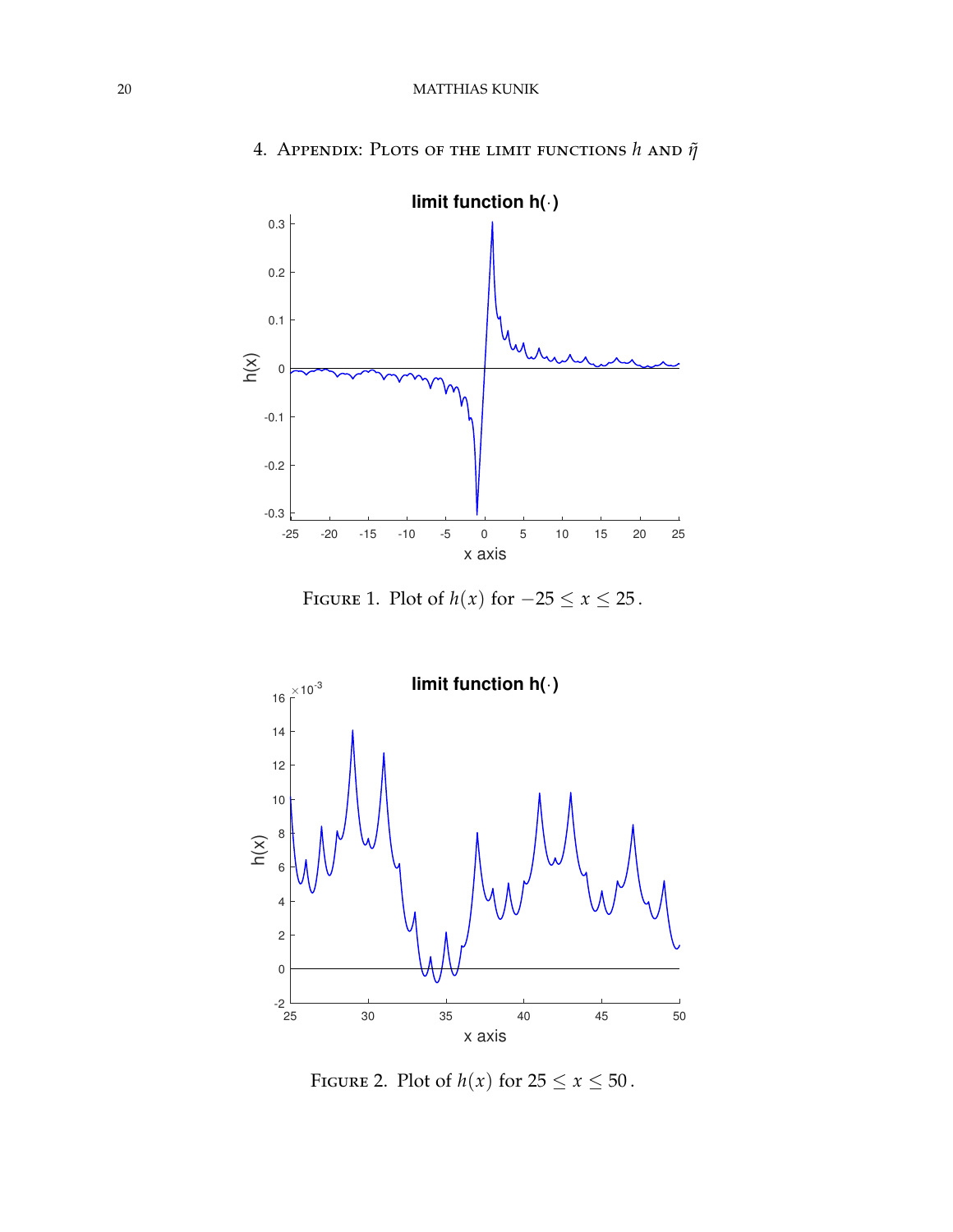

<span id="page-20-0"></span>FIGURE 3. Plot of  $h(x)$  for  $50 \le x \le 500$ .



<span id="page-20-1"></span>FIGURE 4. Plot of  $\tilde{\eta}(x)$  for  $-8 \le x \le 8$ .

*Online Journal of Analytic Combinatorics, Issue 15 (2020), #11*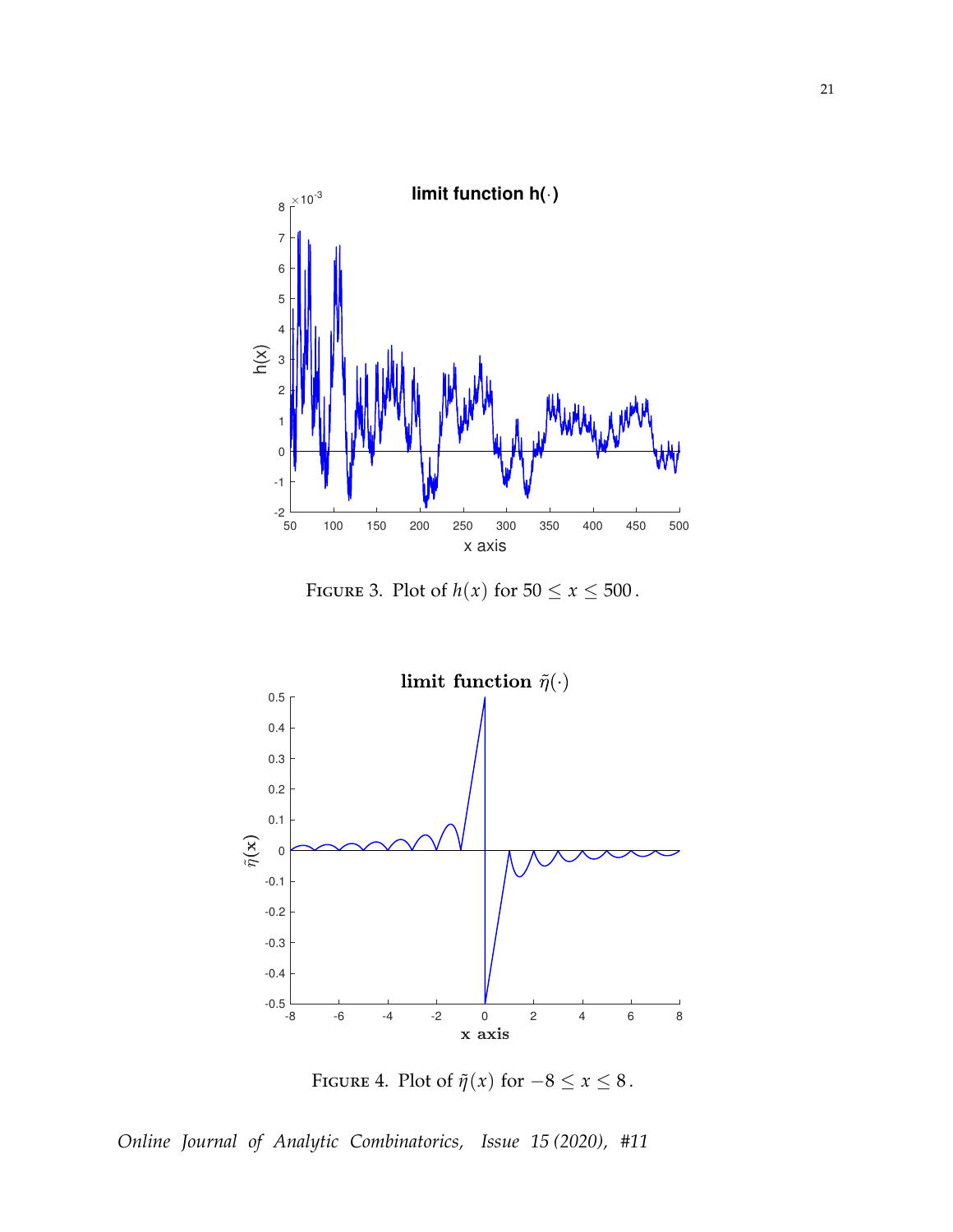## **REFERENCES**

- <span id="page-21-4"></span>[1] H. Behnke, *Über die Verteilung von Irrationalitäten mod 1,* Abhandlungen aus dem Mathematischen Seminar der Universität Hamburg, Vol. 1, pp 251–266, 1922.
- <span id="page-21-13"></span>[2] H.M. Edwards, *Riemann's zeta function,* Dover Publications, Mineola, New York, 2001.
- <span id="page-21-11"></span>[3] J. Franel, *Les suites de Farey et le problème des nombres premiers,* Göttinger Nachrichten, pp 198–201, 1924.
- <span id="page-21-0"></span>[4] G.H. Hardy, E.M. Wright, *An introduction to the theory of numbers*, Fifth Edition, Clarendon Press, Oxford, 1979 .
- <span id="page-21-9"></span>[5] E. Hecke, *Über analytische Funktionen und die Verteilung von Zahlen mod. eins,* Abhandlungen aus dem Mathematischen Seminar der Universität Hamburg, Vol. 1, Springer, pp 54–76, 1922.
- <span id="page-21-6"></span>[6] M. Kunik, *A scaling property of Farey fractions,* European Journal of Mathematics, Volume 2, Issue 2, pp 383–417, 2016.
- <span id="page-21-7"></span>[7] M. Kunik, *A scaling property of Farey fractions. Part II: convergence at rational points,* European Journal of Mathematics, Volume 2, Issue 3, pp 886–896, 2016.
- <span id="page-21-8"></span>[8] M. Kunik, *A scaling property of Farey fractions. Part III: Representation formulas,* European Journal of Mathematics, Volume 3, Issue 2, pp 363–378, 2017.
- <span id="page-21-5"></span>[9] M. Kunik, *A scaling property of Farey fractions. Part IV: Mean value formulas,* European Journal of Mathematics, Volume 4, Issue 4, pp 1549–1559, 2018.
- <span id="page-21-12"></span>[10] E. Landau, *Bemerkung zu der vorstehenden Arbeit von Herrn Franel,* Göttinger Nachrichten, pp 202–206, 1924.
- <span id="page-21-2"></span>[11] S. Lang, *Asymptotic Diophantine approximations,* Proc. Nat. Acad. Sci. USA 55, pp 31–34, 1966.
- <span id="page-21-3"></span>[12] S. Lang, *Introduction to Diophantine approximations,* Springer-Verlag, 1995.
- <span id="page-21-10"></span>[13] H. Montgomery, *Fluctuations in the mean of Euler's phi function,* Proc. Indian Acad. Sci. (Math. Sci.), Vol. 97, no. 1-3, pp 239–245, 1987.
- <span id="page-21-1"></span>[14] A. Ostrowski, *Bemerkungen zur Theorie der Diophantischen Approximationen*, Abhandlungen aus dem Mathematischen Seminar der Universität Hamburg, Vol. 1, Springer, pp 77–98, 1922.